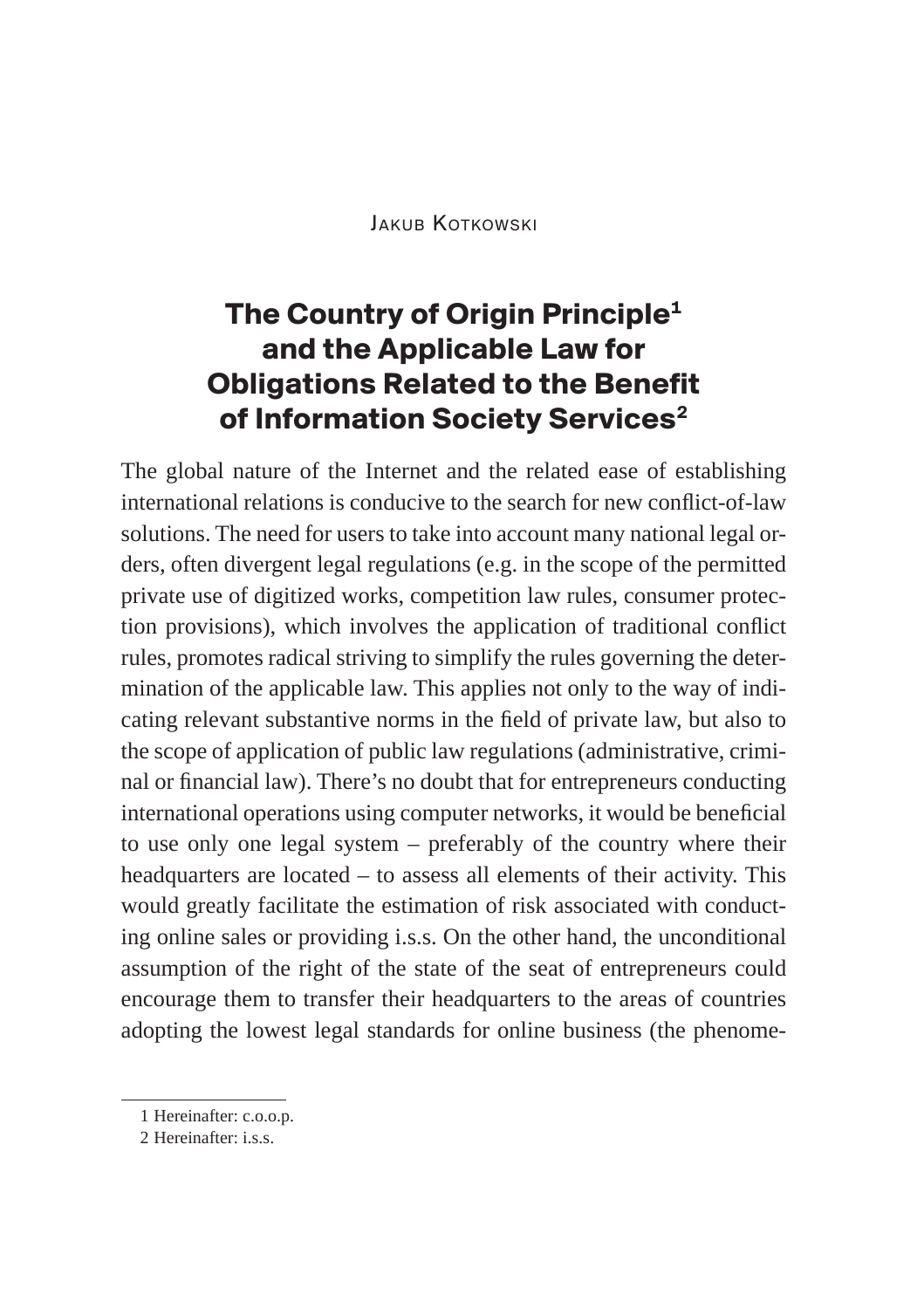non referred to in the literature as the race to bottom).<sup>3</sup> When looking for new, universal conflict-of-law solutions for the network, one should also take into account the interests of consumers, persons authorized from intellectual property rights, as well as other entities that may be harmed as a result of actions taken by "online" entrepreneurs.

Taking into account these fundamentally divergent interests, at least in principle, serves the so-called c.o.o.p. (French: principe d'origine, German: Herkunftslandprinzip) introduced by art. 3 of the e-commerce directive.4 It's a specific internal market clause of an innovative, conflict-of-law nature.

It is assumed that the Public Procurement Law established pursuant to art. 3 d.e.c., is of fundamental importance for the development of international economic turnover carried out using electronic means of communication within the Community. However, there are serious doubts about the method and scope of its application. It undoubtedly covers the norms of public law of the country of establishment of the service provider (e.g. regarding the registration of specific activities). However, the question arises whether it also concerns private law standards (e.g. in the field of competition law). In the case of the Public Procurement Law, it also affected private-law relations, and the question arises as to whether it results from the requirement for Member States<sup>5</sup> to establish a separate conflict-of-law rule.<sup>6</sup> The impact of this rule on the indication of the law applicable to tort obli-

<sup>3</sup> E. Łętowska, *Europejskie prawo umów konsumenckich*, Warszawa 2004, p. 254.

<sup>4</sup> Directive 2000/31 from 8.6.00. on some legal aspects of the Act on commercial partnerships, in particular electronic commerce, Journal of Laws L 178, 17.7.00 (directive on electronic commerce, hereinafter: d.e.c.). Some other directives introduce, in the areas they regulate, a special type of "criminal law" (cf. Article 16 of the draft Directive on services in the internal market – Proposal for a Directive of the European Parliament and of the Council on the services in the internal market COM (2004) 2 final/3). In this study, the author uses this term in relation to art. 3 of e.c.d.

<sup>5</sup> Hereinafter MS.

<sup>6</sup> A. Thünken, *Multi-State Advertising Over The Internet and the Private International Law of Unfair Competition*, "International & Comparative Law Quarterly" 2008, vol. 51, issue 4, p. 939.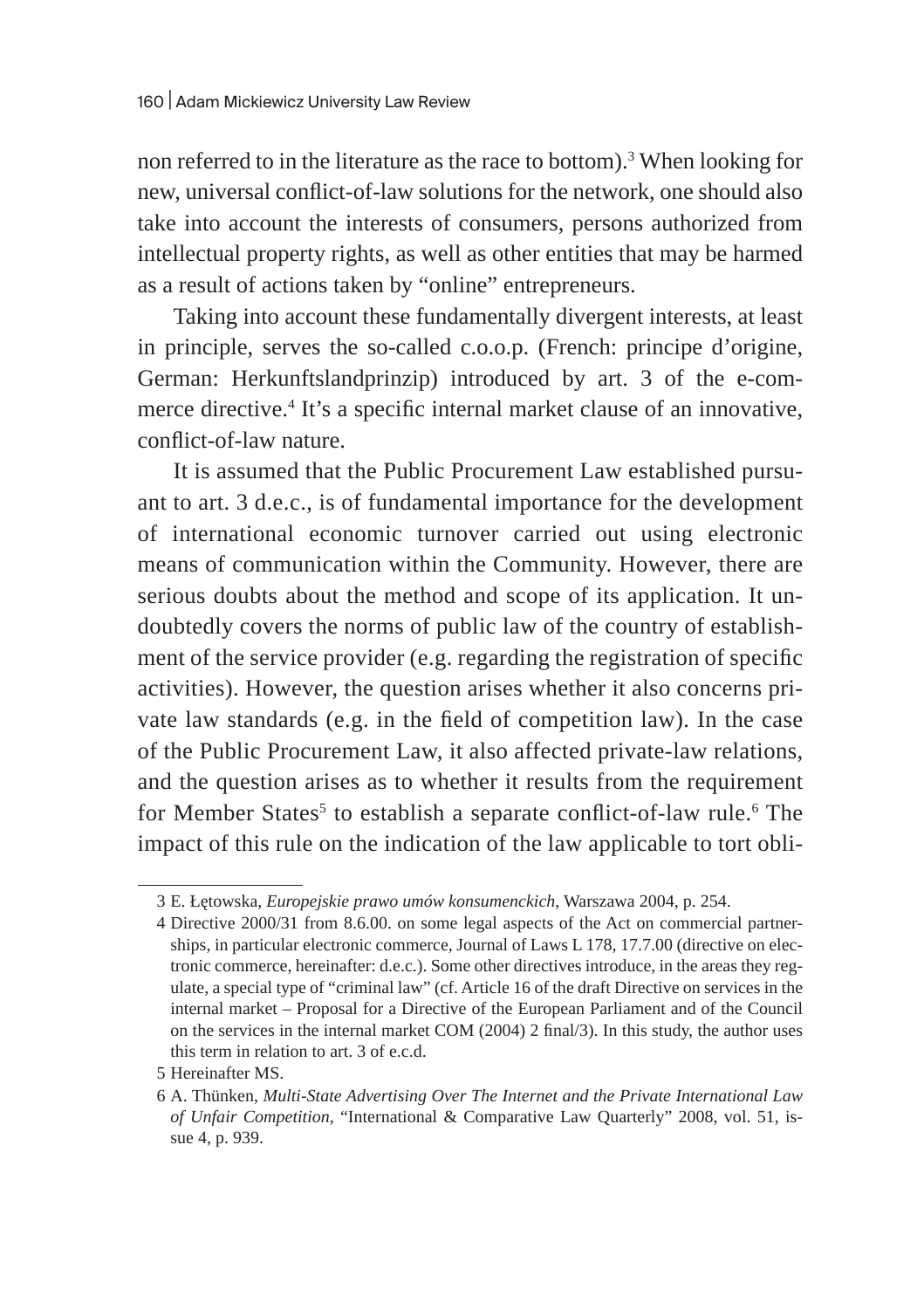gations arising in connection with the provision of civil and commercial law should also be determined (in particular, commitments from torts of unfair competition). At this point, it should be noted that, unlike the other MSs, this principle was not regulated in the Polish Act on the provision of electronic services<sup>7</sup>, which implemented the provisions of d.e.c. Only the justification of the draft law $^{\rm 8}$  refers – moreover, incorrectly – to the principle in question. The Polish legislation can be justified only by the fact the entry into force of the Act on the provision of electronic services took place before Poland's accession to the EU. There is no doubt, however, that from 1 May 2004. the obstacle to explicit regulation of the c.o.o.p. 3 in the Polish legal system has been removed. Paradoxically, therefore, it seems that the Polish legislator is currently in a more favorable situation, because, as part of agreeing the content of the discussed principle with the specifics of the Polish legal system, it can take advantage of the experience of other IPs, which earlier introduced it into the internal legal order. No implementation of the c.o.o.p. to the Polish legal system, however, causes significant difficulties in practice, which is also associated with the problem of the direct effectiveness of conflict-of-law rules arising from directives.<sup>9</sup> In the opinion of the author of this work, it is necessary to determine the impact of this principle on the method of indicating the applicable law. To this end, it will first be necessary to discuss the legal nature and origin of the principle, as well as the scope of its application, and then proceed to detailed conflict-of-law considerations.

<sup>7</sup> Act of 18.7.02 on the provision of services by electronic means (Journal of Laws of 2002, no. 144, item 1204, as amended; hereinafter: the a.p.s.e.m.).

<sup>8</sup> Print no. 409.

<sup>9</sup> As for the last issue, see M. Szpunar, *Normy kolizyjne a europejskie prawo wspólnotowe*, paper delivered at the conference "Dostosowanie polskiego prawa prywatnego międzynarodowego do standardów europejskich", Katowice, October 1998. See also M. Szpunar, *Prawo wspólnotowe przed organami krajowymi*, "Rejent" 2004, no. 3–4.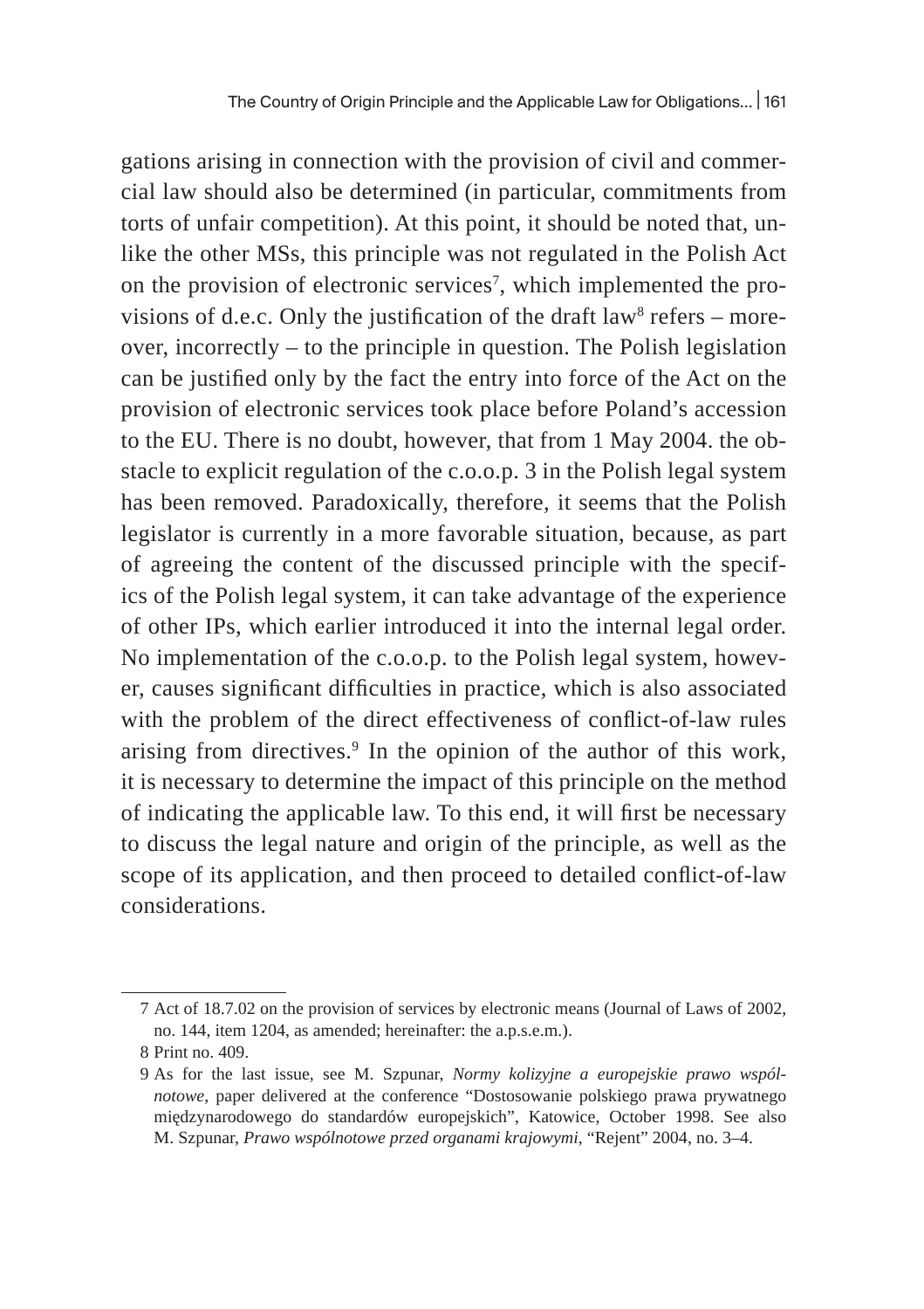#### **The Legal Nature of the C.O.O.P.**

In the light of art. 3 of d.e.c., i.s.s. service<sup>10</sup> is subject to the law of the Public Law in whose territory the seat of the service provider is located (c.o.o.p.). Two elements of this principle are the obligation imposed on the authorities of the country of establishment of the service provider to control its activities and the prohibition of discrimination against services (restrictions on their free movement) $11$  directed to the state of "receiving" services. The combination of both these elements, as is commonly accepted, implies the principle of the jurisdiction of the country of residence of the service provider for the assessment of the services provided by it.<sup>12</sup>

The country where the service provider conducts business (has its registered office) is obliged to ensure i.s.s. that they are rendered in accordance with the substantive provisions of that country as well as the relevant provisions of the Community law. For this purpose, the MS must control the service provider's activities effectively and effectively. That is emphasized by the d.e.c preamble, which states that the supervision of the US aims to ensure effective protection of the public interest (par. 18). In turn, according to the official interpretation of art. 3 clause 2

<sup>10</sup> This expression in Polish law corresponds to the concept of "electronic services." For the provision of electronic services, see X. Konarski, *Komentarz do ustawy o świadczeniu usług drogą elektroniczną*, Warszawa 2004, p. 13 and next; P. Litwiński in: *Prawo Internetu*, ed. p. Podrecki, Warszawa 2004, p. 167 and next; *Komentarz do ustawy o świadczeniu usług drogą elektroniczną*, Warszawa 2004, p. 13 and next. It's worth noting the wide scope of the definition of the concept adopted in the Polish Act, going beyond the traditionally understood concept of services.

<sup>11</sup> According to the text from the website of the Office of the Committee for European Integration (art. 3):

<sup>1.</sup> Each MS ensures that u.s.i. provided by the service provider established in its territory were in accordance with the national provisions applicable in this P.Cz. and falling within the coordinated field.

<sup>2.</sup> MS cannot, for reasons falling within the scope of the coordinated field, restrict the free movement of u.s.i. originating in another Roman Catholic church.

<sup>3.</sup> Par. 1 & 2 shall not apply to the areas specified in the Annex.

<sup>12</sup> E. Łętowska states that "after fulfilling the conditions required by the law of the seat of the service provider, the supplier may act legally, and the applicable (material) law to assess his performance is the regime of his seat. C.o.o.p. is conducive to market opening and economic freedom." E. Łętowska, *Europejskie prawo umów konsumenckich*, Warszawa 2004, p. 254.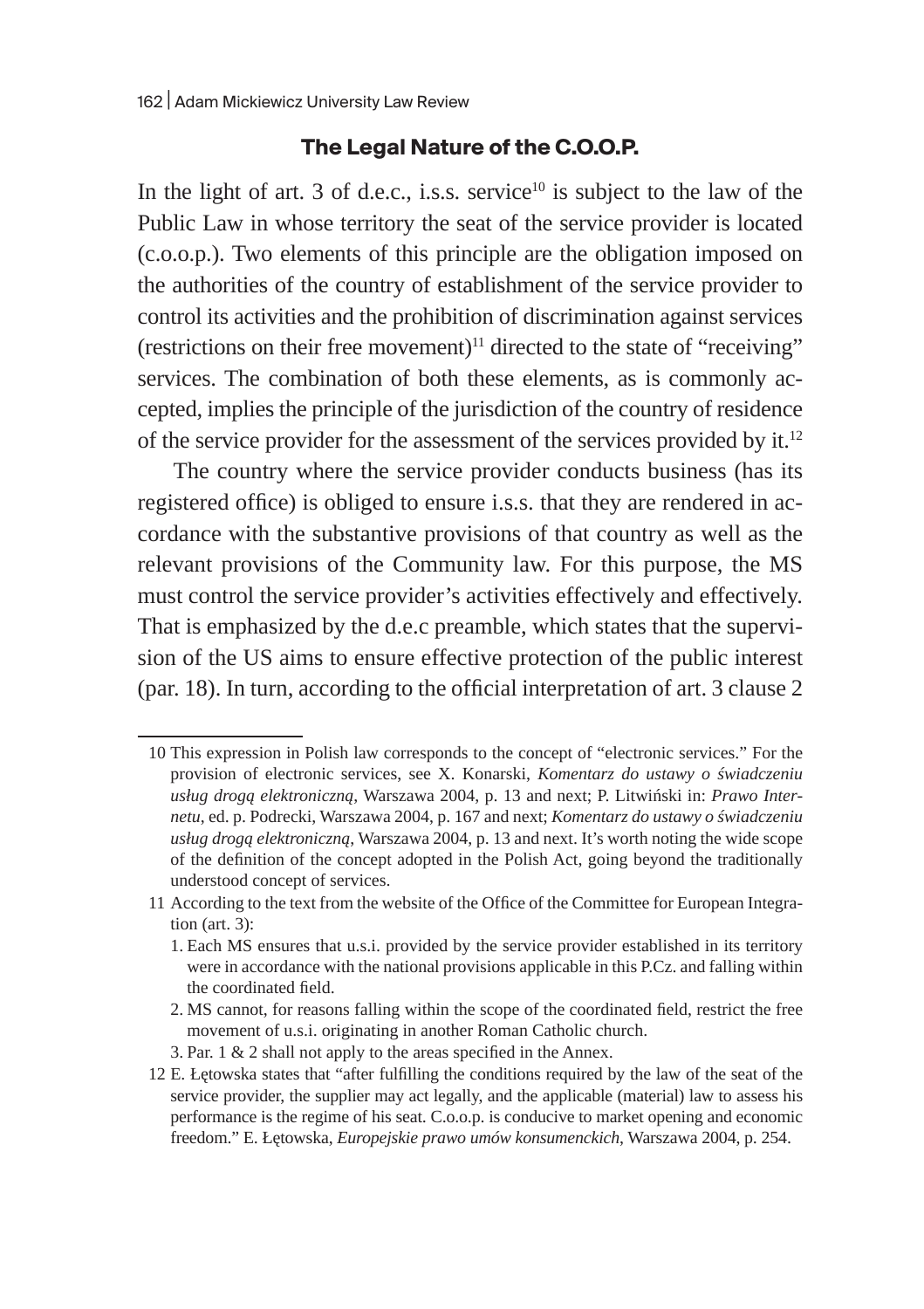of d.e.c. made by the European Commission<sup>13</sup>, any form of restriction on the free movement of services, except for the exceptions strictly specified in the Annex to the Directive, is prohibited. The EC understands this limitation of all activities to be aimed at prohibiting the provision of a given type of services (e.g. a service enabling the ordering of OTC drugs on websites) or only limiting their availability (e.g. by prohibiting advertising of a given type of services). The *Ratio legis* of this principle lies in the belief that service providers who meet the legal requirements of one MS (where it is located their headquarters) should not be subject to additional bans and restrictions (e.g. in the field of competition law) in the country where their services are "picked up."

The EC attaches great importance to this principle, as evidenced by the fact that despite intense criticism of the draft directive and discussions lasting several months, the final wording of art. 3 clause 1 & 2 has remained essentially unchanged compared to the original EC draft.

The essential thing for the interpretation of c.o.o.p. is the interpretation of the service provider's place of establishment.<sup>14</sup> In accordance with art. 2 point c of the directive, the entrepreneur's seat is located where the service provider conducts business, using a permanent enterprise established for an indefinite period. Therefore, the seat means the place where the entrepreneur actually conducts their business, and not the place of registration or the place specified in the statute of the legal person as its seat. Therefore, it should be recognised that the directive adopts the theory of actual residence, in a variation of the operating centre.15 As part of the location of the real seat of the entrepreneur, the directive rejects technical criteria, e.g. the location of technical devices, including serv-

<sup>13</sup> Hereinafter: EC.

<sup>14</sup> See L. Moerel, *The Country-of-Origin Principle in the E-Commerce Directive: The Expected "One Stop Shop"?*, in: *Computer Technology Law Report*, 2001, s. 185; D. Kot, *Dyrektywa Unii Europejskiej o handlu elektronicznym i jej implikacje dla prawa cywilnego*, KPP 2001, no. 1, pp. 52–53.

<sup>15</sup> For the theory of headquarters in a variation of the operating center, see more broadly: W. Klyta, *Łącznik siedziby w niemieckim międzynarodowym prawie spółek*, KPP 1998, no. 2, pp. 249, 252.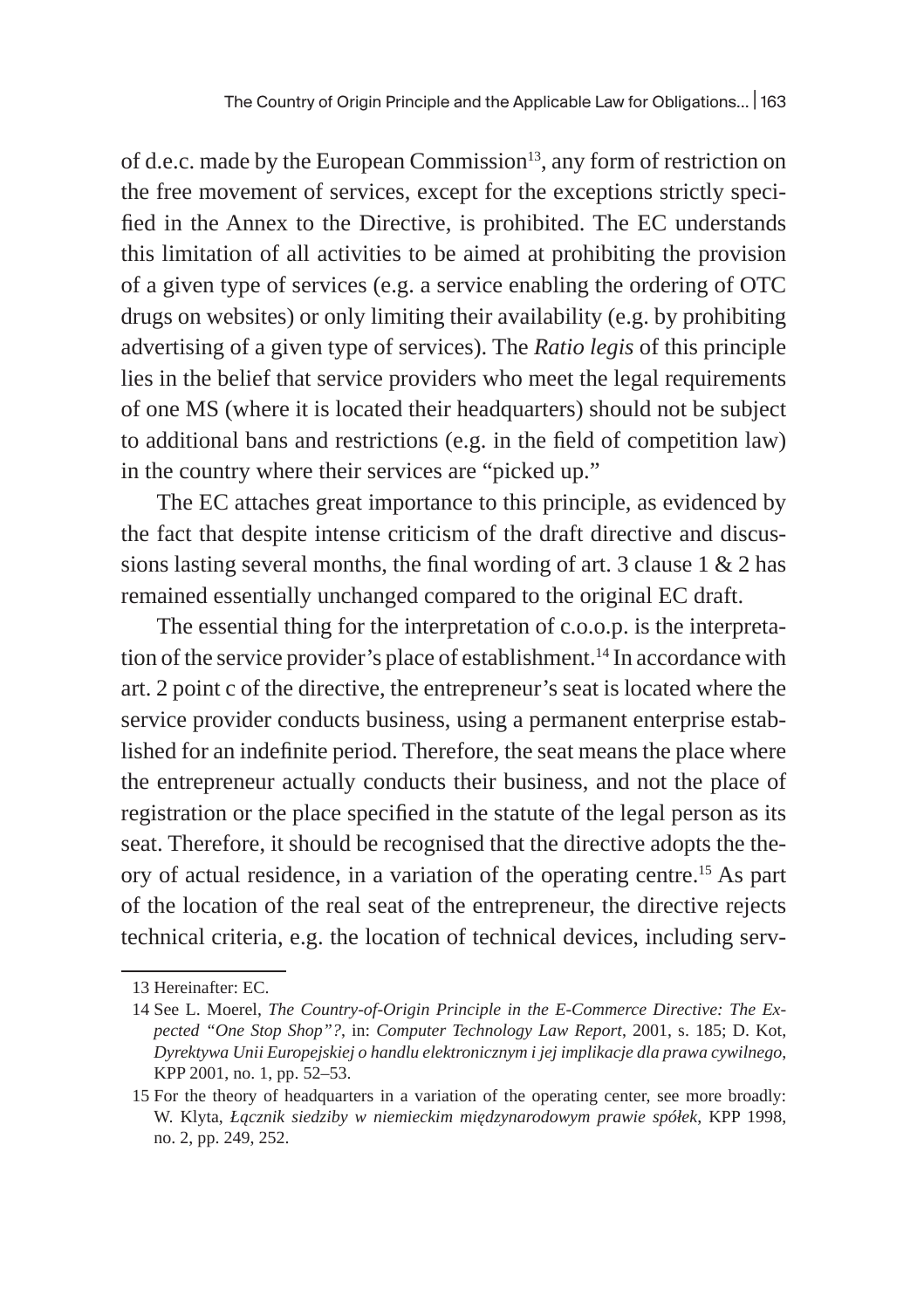ers used for data transmission in computer networks. Recognition of the server's location as the seat's indicator would create the danger of providing services using servers located in countries with the most liberal regulations, which do not provide the recipients with due protection. Entrepreneurs positively assess c.o.o.p. because of their fear of applying a foreign law unknown to them being applied in the event of a dispute. On the other hand, as arguments against its adoption, the possibility of transferring the seats of entrepreneurs online to countries with more favorable provisions on business activity is raised.16 It should be noted, however, that in the event the service provider directs all or most of its activities to the territory of another MS, it exceptionally retains the right to take appropriate legal measures against the service provider (e.g. under competition law). This is determined by the case-law of the TEU<sup>17</sup>, to which, moreover, it refers directly to recital 57 of the directive. However, the abovementioned exception applies only if the seat of the service provider is chosen in order to circumvent the legislation that would normally apply, i.e. the country where the service provider directs all or most of its activities. The authors who omit the nuances of private international law<sup>18</sup> in their studies are distinguished (on the level of Community law) by the so-called the principle of the country of reception (French: pays de réception/destination principe).<sup>19</sup> This consists in accepting the jurisdiction of the place where the services are

18 Hereinafter: p.i.l.

<sup>16</sup> D. Kot, *Dyrektywa Unii Europejskiej…*, p. 53.

<sup>17</sup> See ruling from 3.12.74 on Van Binsbergen, C-33/74 [1974] ECR -1299; orz. of 3.2.93 on Veronica, C-148/91 [1993] ECR I-487; orz. from 5.10.94 on TV10 S.A., C-23/93 [1994] ECR I-4795; judgment from 10.9.96 on KE v. Belgium, C-11/95 [1996] ECR I-4115. See D. Kot, in: *Podejmowanie i prowadzenie działalności gospodarczej w Internecie*, in: *Handel elektroniczny. Problemy prawne*, eds J. Barta, R. Markiewicz, Kraków 2004, p. 32.

<sup>19</sup> J. Huet, *Le droit applicable dans les réseaux numériques*, Colloquium at the National Assembly 19–20 Nov 2001, *Internet Law: European And International Approaches. The Implementation Of Internet Laws. How To Resolve Cross-Border Disputes?*, p. 5 and next; M. Fallon, J. Meeusen, *Le commerce électronique, la directive 2000/31/CE et le droit international privé*, *"*Revue Critique De Droit International Privé" 2002, p. 480 and next; D. Kot, *Dyrektywa Unii Europejskiej…*, p. 53; D. Marino, D. Fontana, *European Parlament and Council Directive on Electronic Commerce*, CTLR 2000, p. 45.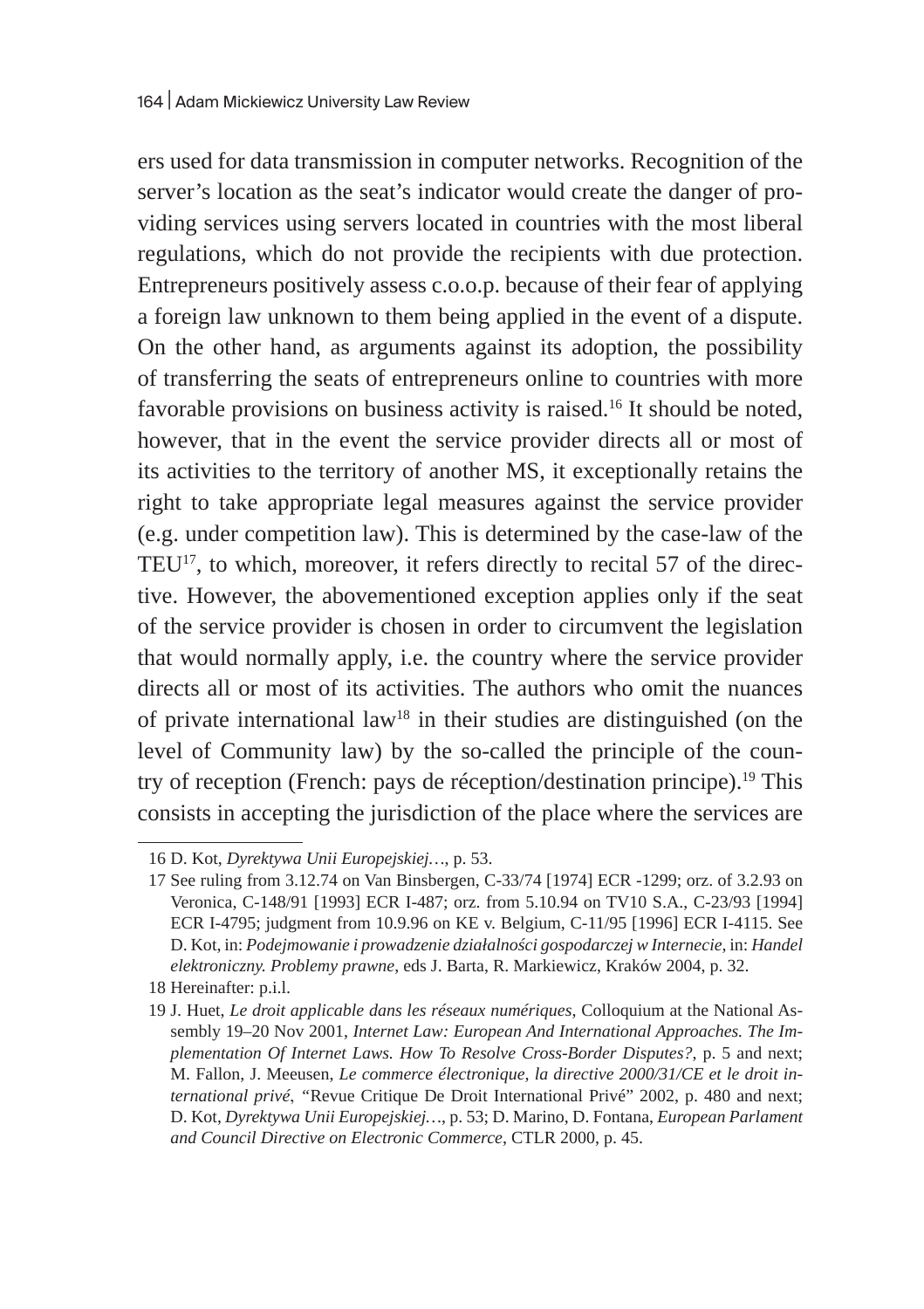"picked up."20 Depending on the type of legal relationship, this place is often identified with the place of: habitual residence of the recipient, performance of the contract or damage to the recipient. It is recognized that the use of a place is beneficial for entrepreneurs, and the application of the recipient country principle – for recipients (consumers, victims). $^{21}$ The criticism of contemporary conflict-of-law regulations, including the Rome Convention on the law applicable to contractual obligations of 1980<sup>22</sup>, as well as the draft Rome II Regulation of 2003<sup>23</sup>, raised by business associations is based on the assumption that the applicable law indicated on their basis may be the law of the state of "receiving" services. In the case of torts committed in connection with the provision of the Civil Code, as the law of the state of "receipt" can be understood, for example, as the law of the state of damage caused to the recipient (e.g. usually equated with the law of the state of its habitual residence).

### **The Treaty Sources of C.O.O.P.**

According to the explanations of the EC, the purpose of the directive introduced in the PPA Directive is to guarantee the application of – with respect to i.s.s. – the basic principles of the internal market (French: *marché* 

<sup>20</sup> The concept of the recipient country is also used in art. 49 TEC, which provision establishes the freedom to provide services (State of the Community […] of the person for whom the services are intended).

<sup>21</sup> It can be reasonably argued that the party whose law governs the liability immediately gains a certain advantage over the contractor, which is not in accordance with the principle of maintaining an equal position of the parties in international trade. The national law of one side may be completely unknown or unfavorable to the other. See B. Fuchs, Statut kontraktowy a przepisy wymuszające swoje zastosowanie, Katowice 2003, pp. 39–40.

<sup>22</sup> Consolidated version U. WE C027 from 26.1.98 The Polish text of the convention was published in PPHZ (1983), vol. 7, pp. 124 ff and in KPP'94, vol. 2, pp. 300–341 (transl. by W. Popiołek); PSM'84, vol. 4 and 6 (transl. by J. Poczobut). Poland acceded to the convention in April 2005. Its text has not yet been published in the OJ.

<sup>23</sup> Especially of the basic conflict-of-law rule based on the link between the place of "direct" damage (Article 3 (1)). Project overview – Fabjańska M., M. Świerczyński, *Ujednolicenie norm kolizyjnych dotyczących zobowiązań pozaumownych*, KPP 2004, no. 3, p. 717 and next (together with the translation of the project).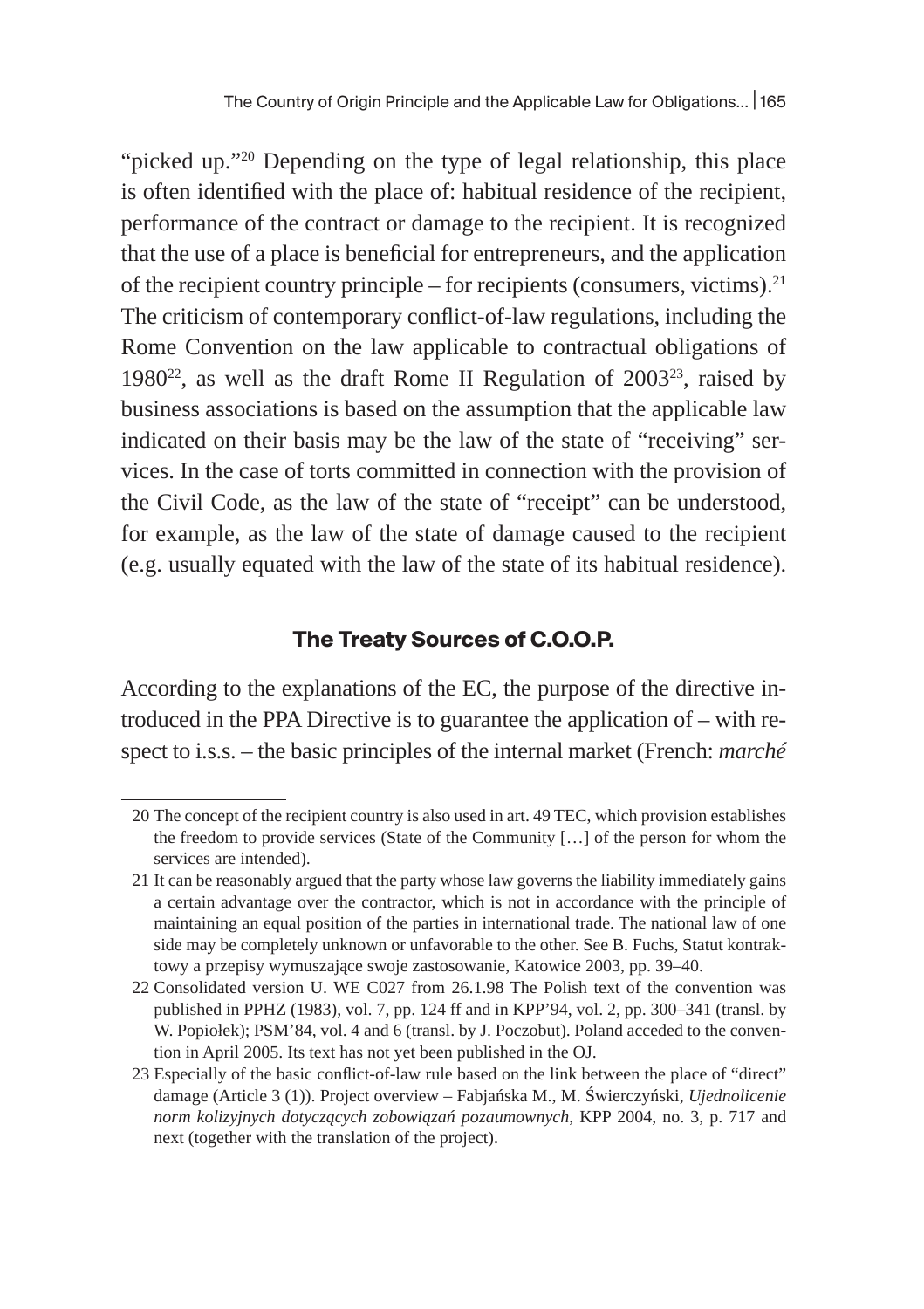*interieur*) within the meaning of art. 14 of TUE, and in particular ensuring compliance by the MS with the principles of the freedom to provide services referred to in art.  $49-55$  of the Treaty.<sup>24</sup> This principle has its source in one of the four basic freedoms of the EC.<sup>25</sup> With regard to the freedom to provide services, it is assumed that it does not require implementation in the internal regulations of the MS (at least until a derived law regulates the matter), just as other economic liberties do not require this.

Considering the development of the common market, the European Court of Justice<sup>26</sup> has repeatedly confirmed the need to counteract any broadly understood restrictions on the provision of services in the territory of other MSs than the country of establishment of the service provider. Burdening service providers based in the territory of other MSs with additional legal requirements puts them in a state of legal disadvantage compared to national service providers. As it has been repeatedly emphasized in the ECJ rulings, the introduction of specific advertising bans can also be a restriction on the free movement of goods or services. The purpose of d.h.e. is, among other things, the elimination of just such restrictions. However, it is worth noting that the use of services does not mean that this right will be more favorable to the entrepreneur than the right indicated, for example, by means of a market connector (in the case of acts of unfair competition). The C.o.o.p. is not intended to indicate the most favorable right for an entrepreneur. In accordance with art. 52 paragraph 1 of the Treaty, in order to ensure the liberalization of a particular service, the Council shall adopt directives, acting by a qualified majority on a proposal from the Commission and after consulting the Economic and Social Committee and the European Par-

<sup>24</sup> See recital 22. More broadly: A. Cruquenaire, Ch. Lazarc, *La clause de marché interieur: clef de voûte de la directive sur le commerce électronique*, in: *Le commerce électronique européen sur les rails ? Analyse et propositions de mise en oeuvre de la directive sur le commerce électronique*, Bruxelles 2001, p. 44; E. Crabit, *La directive sur le commerce*, *"*Revue du droit de l'Union européenne : revue trimestrielle de droit européen" 2000, 4, p. 753 and next.

<sup>25</sup> See more broadly F. Emmert, M. Morawiecki, *Prawo europejski*e, Warszawa–Wrocław 2001, pp. 357–370.

<sup>26</sup> Hereinafter: ECJ/CJEU.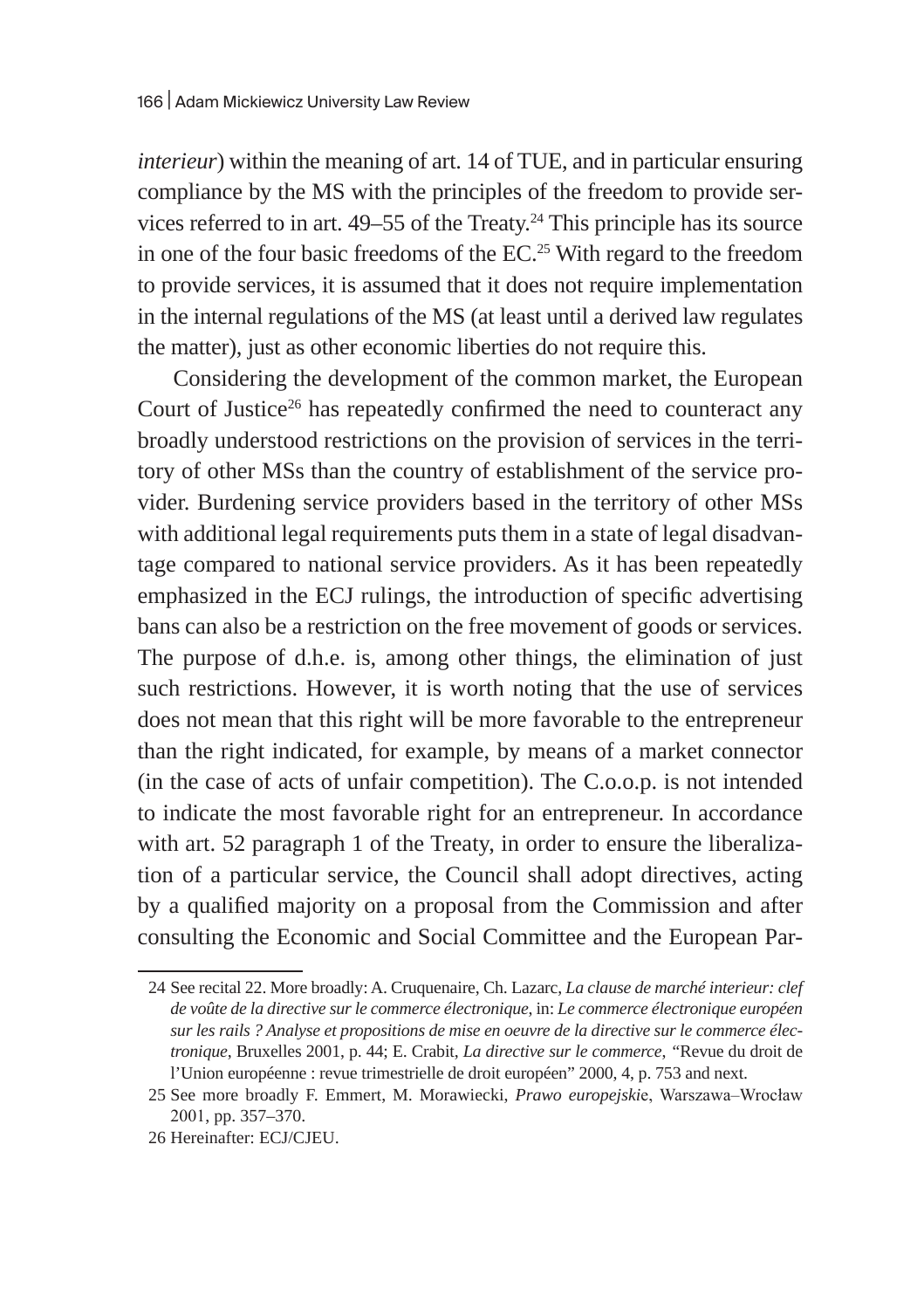liament. On this basis, the freedom to provide services is reflected in the provisions of secondary Community law. One of the examples of introducing a detailed principle of the country of origin on this basis is the regulation adopted in art. 2–2a of the Television Directive "without frontiers"27, in which the freedom to provide TV services is guaranteed by the application of the principle of the law of the state of the establishment of the broadcaster. According to this principle, each MS is required to ensure that the TV programs in its area meet the conditions in the country of establishment of the broadcaster (art. 2). Other MSs should, in turn, ensure free access to the above-mentioned services and exclude all restrictions on broadcasting foreign TV programs (art. 2a). The content of art. 2–2a of the amended tv.w.f.d. was the prototype of art. 3 of d.e.c.

The doctrine did not prejudge the conflict-of-law nature of the rule resulting from tv.w.f.d.<sup>28</sup> Undoubtedly, the application of the sender's country principle adopted in tv.w.f.d. affects the coordination of public law norms. However, the question is if it also affects the application of the p.i.l. standards. Proponents of this approach argue that since TV broadcasts should comply with the law of the broadcaster's country, this also means taking into account the private law standards of that country.29 However, this is not a position commonly shared in the literature. It should be noted, however, that there are significant differences between the abovementioned directive and e.c.d. While the c.o.o.p. "mechanism" is well known in Community law (it is provided for in many directives),

<sup>27</sup> Council Directive of 3.10.89. on the coordination of certain laws, regulations and administrative provisions of the MS regarding the pursuit of television broadcasting activities (the Television without Frontiers Directive, hereinafter: tv.w.f.d.; 89/552/ EC), OJ U. OJ L. 89.298.23 (amended by the EP and Council Directive of 30.6.97 [97/36/EC], OJ L.1997.202.60, which significantly expanded the provisions relating to the c.o.o.p.). See more broadly: A. Cruquenaire, C. Lazarc, *La clause de marché interieur…*, pp. 43, 78–86; C.A. Jones, *Television Without Frontiers*, "Yearbook of European Law" 2000, no. 19, pp. 299–325; B.J. Drijber, *The Revised Television Without Frontiers Directive: Is it Fit for the Next Century?*, "Common Market Law Review" 1999, pp. 87–122.

<sup>28</sup> Otherwise A. Thünken, *Multi-State Advertising Over The Internet…*, pp. 939–940.

<sup>29</sup> N. Dethloff, *Europäisches Kollisionsrecht des unlauteren Wettbewerbs*, Juristenzeitung 2000, pp. 179–180; See also the considerations by B.J. Drijber regarding misleading advertising in: *The Revised Television Without Frontiers Directive…*, p. 101.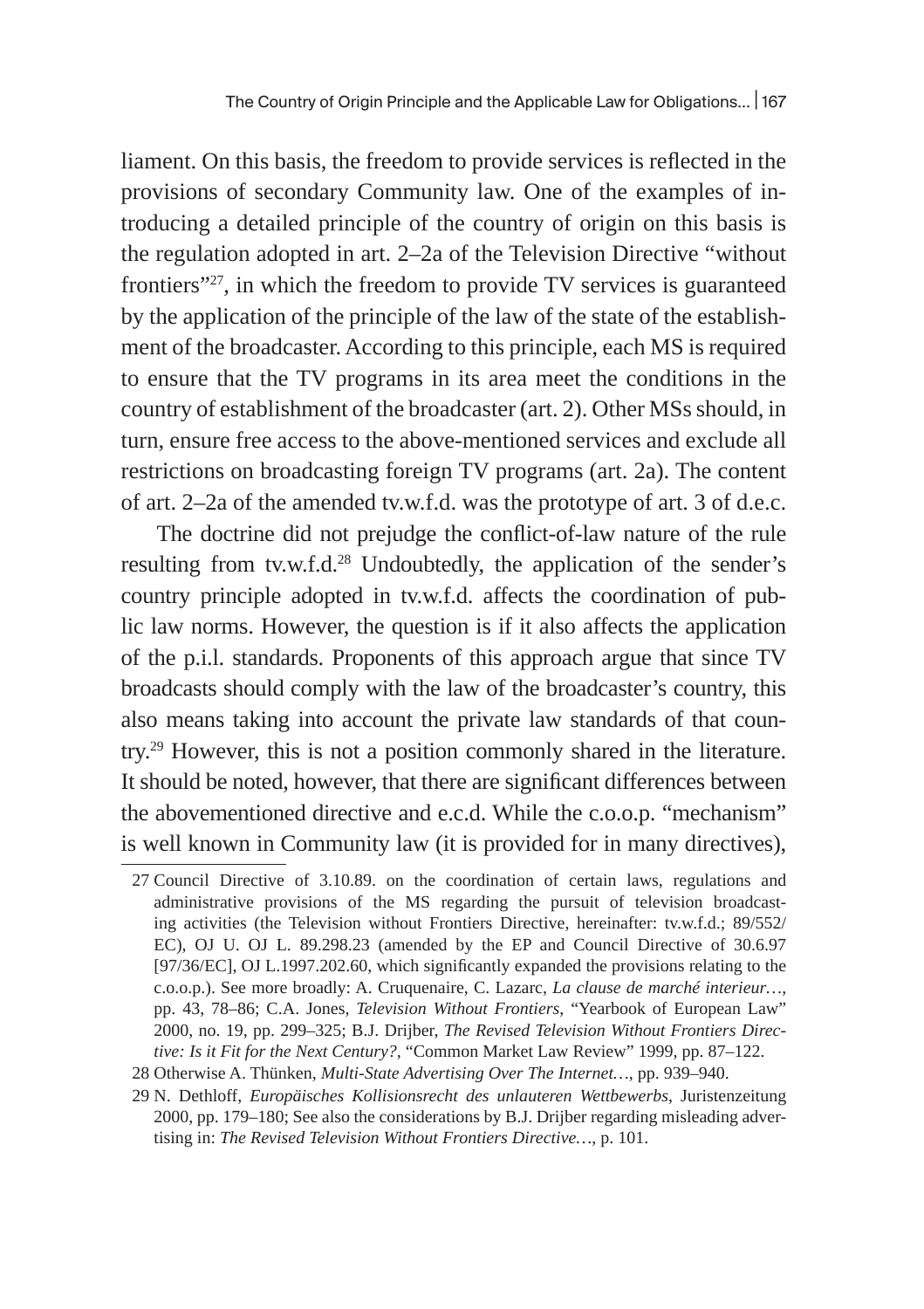the scope of the principle expressed in e.c.d. prejudges its special, conflict-of-law nature.<sup>30</sup> It should also be noted that tv.w.f.d. does not contain exceptions of a private law nature from the Public Procurement Law.

For a special way of treating c.o.o.p. resulting from e.c.d., note M. Wilderspin and X. Lewis.<sup>31</sup> The authors argue this is related to a very broad definition of the coordinated field (*formulé de manière extrêment large*), to which the discussed principle applies.<sup>32</sup>

#### **The Scope of Application of the C.O.O.P.**

The literature indicates that the scope of application of d.e.c. is threefold $^{33}$ :

- a) the Directive applies only to selected issues of e-commerce (general principles for the provision of services, disclosure of information on the conclusion of contracts in electronic form, liability of intermediaries in the provision of i s.s.) $34$ ;
- b) the Directive excludes its application to a certain type of information and services;
- c) the Directive binds its scope of application to Directives 98/34 and 98/48<sup>35</sup>, which define the terms u.s.i. and distance trading.<sup>36</sup>

<sup>30</sup> A. Cruquenaire, C. Lazarc, *La clause de marché interieur…*, p. 44.

<sup>31</sup> M. Wilderspin, X. Lewis, *Les relations entre le droit communautaire et les règles de conflits de lois des États membres*, RCDIP 2002, p. 299 and next.

<sup>32</sup> In addition, it is worth noting that tv.w.f.d. it largely harmonizes public law substantive provisions of the MS on TV broadcasts, while e.c.d. harmonizes only five basic areas in the field of u.s.i. See L. Moerel, *The Country-of-Origin Principle…*, p. 184; A. Cruquenaire, C. Lazarc, *La clause de marché interieur…*, p. 89.

<sup>33</sup> See E. Łętowska, *Europejskie prawo umów konsumenckich*, Warszawa 2004, p. 250. Compare D. Kot, *Dyrektywa Unii Europejskiej…*, p. 42 and next.

<sup>34</sup> In particular, the Directive doesn't regulate matters of copyright, "computer piracy" and data protection. See more broadly: D. Kot, *Dyrektywa Unii Europejskiej…*, pp. 48–49.

<sup>35</sup> Directive 98/34 / EC of the EP and Council of 22.6.98 laying down procedures for the provision of information in the field of technical standards and regulations (OJ EC L 204 of 21.7.98) as amended by Directive 98/48/EC of the EP and Council of 20.7.98. (OJ EC L 217 of 25.8.98).

<sup>36</sup> This requires interpretation of the terms d.h.e., taking into account the definitions adopted in the above directives, which is a significant source of ambiguity as to the scope of its application – E. Łętowska, *Europejskie prawo umów…*, p. 250.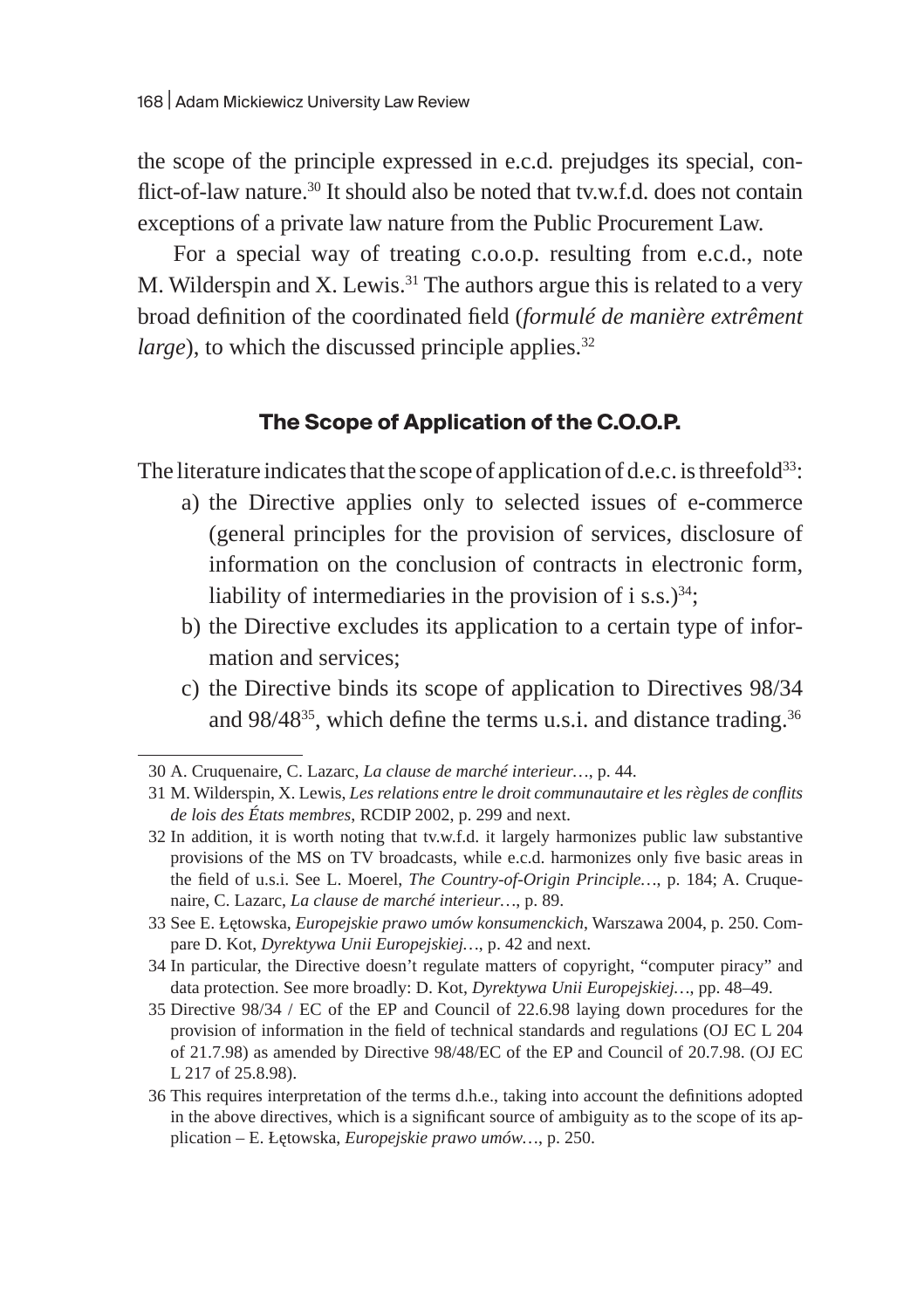However, c.o.o.p. has a wider range of application than d.e.c. $37$  It is not limited to areas regulated by e.c.d., but to all areas of law coordinated under Community law, as long as they relate to the provision of tax and civil liability

The scope of the coordinated field includes all the requirements that must be met to start a given activity (qualifications of the service provider, required licenses, procedures for notifying the relevant state authorities) as well as requirements for the services themselves (codes of conduct, quality requirements, rules for advertising services, as well as liability for the provision of the service). $38$  However, the requirements for goods and services as such (e.g. labeling) or physical delivery are excluded from this scope.

### **C.O.O.P. in Light of D.A.M.S.39**

In the literature on the subject, the predecessor of d.a.u.m. was Directive 89/552/EEC.<sup>40</sup> The heritage of the latter was consolidated by Directive  $2007/65/EC$  amending it.<sup>41</sup> Recital 7) in the preamble to that amending directive stated that the basic principles of the amended tv.w.f.d. 'Proved their worth' and that is why they should be retained. In turn, recital 33) of this preamble – in accordance with the codified

<sup>37</sup> See more broadly: O. Cachard, *La régulation internationale du marché électronique*, L.G.D.J, 2002, p. 104.

<sup>38</sup> D. Kot, *Dyrektywa Unii Europejskiej…*, p. 47; O. Cachard, *La régulation internationale…*, p. 104.

<sup>39</sup> Directive 2010/13 / EU of the EP and Council of 10.3.10. on the coordination of certain laws, regulations and admin. IF regarding the provision of audiovisual media services (Directive on audiovisual media services; OJ L 95, 15.4.10, pp. 1–24).

<sup>40</sup> Council Directive 89/552 / EEC of 3.10.89. on the coordination of certain laws, regulations and administrative provisions of the Polish Partial Law, concerning the performance of television broadcasting activities (Directive on Television without Frontiers; Official Journal L 298, 17/10/1989 p. 0023–030; no longer in force; hereinafter: tv.w.f.d).

<sup>41</sup> Directive 2007/65 / EC of the EP and Council of 11.12.07. amending Council Directive 89/552 / EEC concerning the coordination of certain laws, regulations and admin. IF regarding the performance of television broadcasting activities (Journal of Laws UE L from 18.12.07 332/27).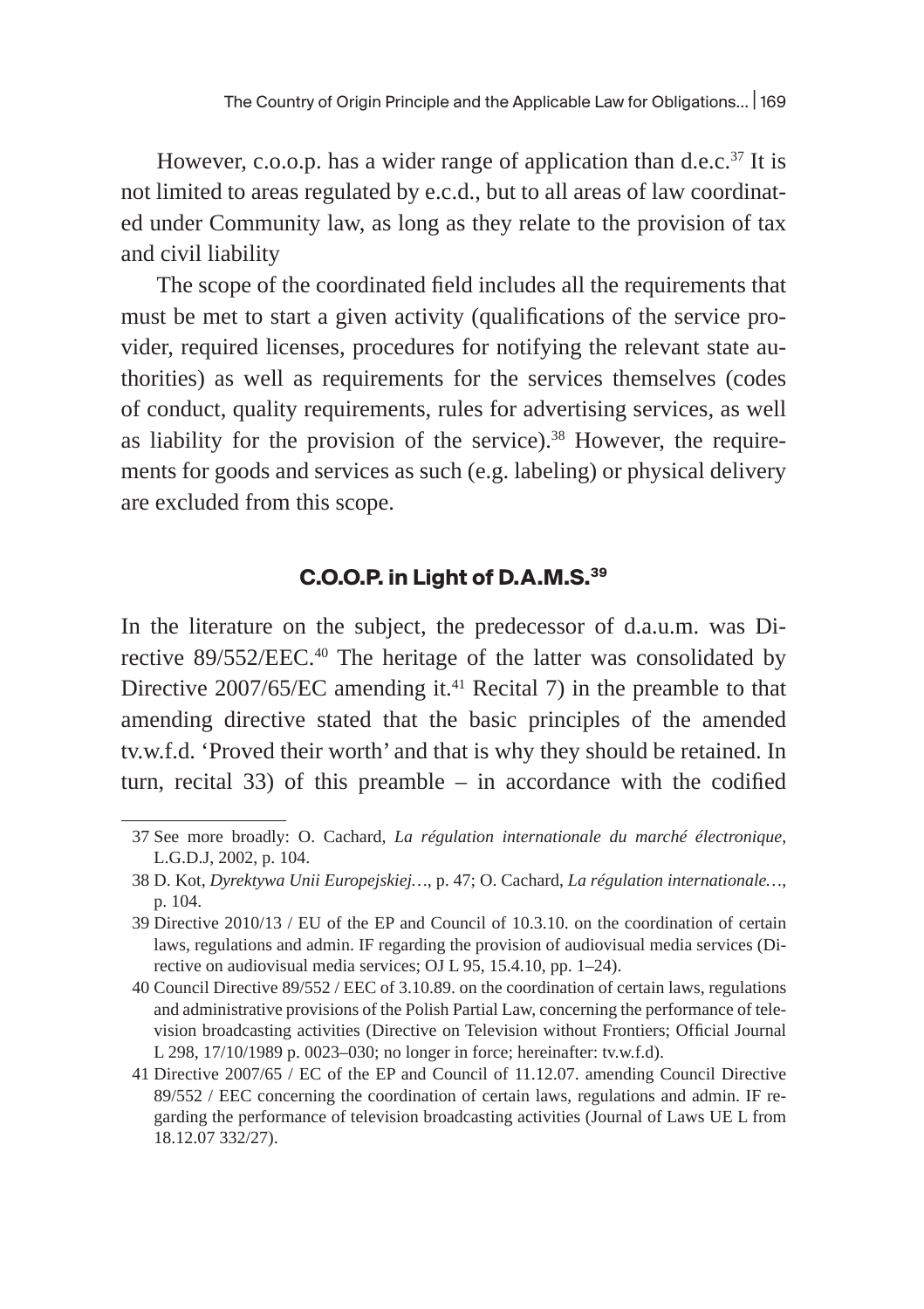text – emphasized that c.o.o.p. is of key importance for the directive and should be applied to all audiovisual media services<sup>42</sup> in order to guarantee certainty for legal service providers and the free flow of broadcasts and information.

In tv.w.f.d. c.o.o.p. is expressed in art. 2. After the changes introduced by Directive 97/36/EC, this provision is imposed on each MS. The obligation is to ensure that all TV broadcasts under their jurisdiction comply with the provisions applicable to broadcasts intended for universal reception in the relevant part. This general rule was supplemented by the reservation in recital 14) that all dispatches, and especially those that are directed for collection in another MS, should be in accordance with the law of the country of origin. This wording was formulated in the a.m.s. directive only in the context of the extended scope of application and as a result – a different conceptual grid, and despite the fact that the same c.o.o.p. was the subject of lively debate during the work on the directive.

C.o.o.p. complements the rule that only one MS may be the country of origin in a given situational and legal context. This means that a.m.s. may be subject to the jurisdiction of only one MS at a time. The practical implementation of this principle required determining, on the basis of the provisions of the directive, who the sender is and which country should be considered as the country of origin. Due to multiple doubts, regulations related to the Public Procurement Law were essentially extended in Directive 97/36/EC, which amended Directive 89/552/EEC. This applies to both the introduction of the definition of the term "sender" and the transformation of the content of Article 2, and the extension of criteria for determining the jurisdiction of a given state, adding Art. 2a and details of the derogation procedure. The introduced changes were to answer the problems with the implementation of the Public Procurement Law, which were the subject of the CJEU's case law. The concept of "media service provider" was introduced to Directive a.u.m. instead of the concept of "broadcaster" and the criteria for determining

<sup>42</sup> Hereinafter: a.m.s.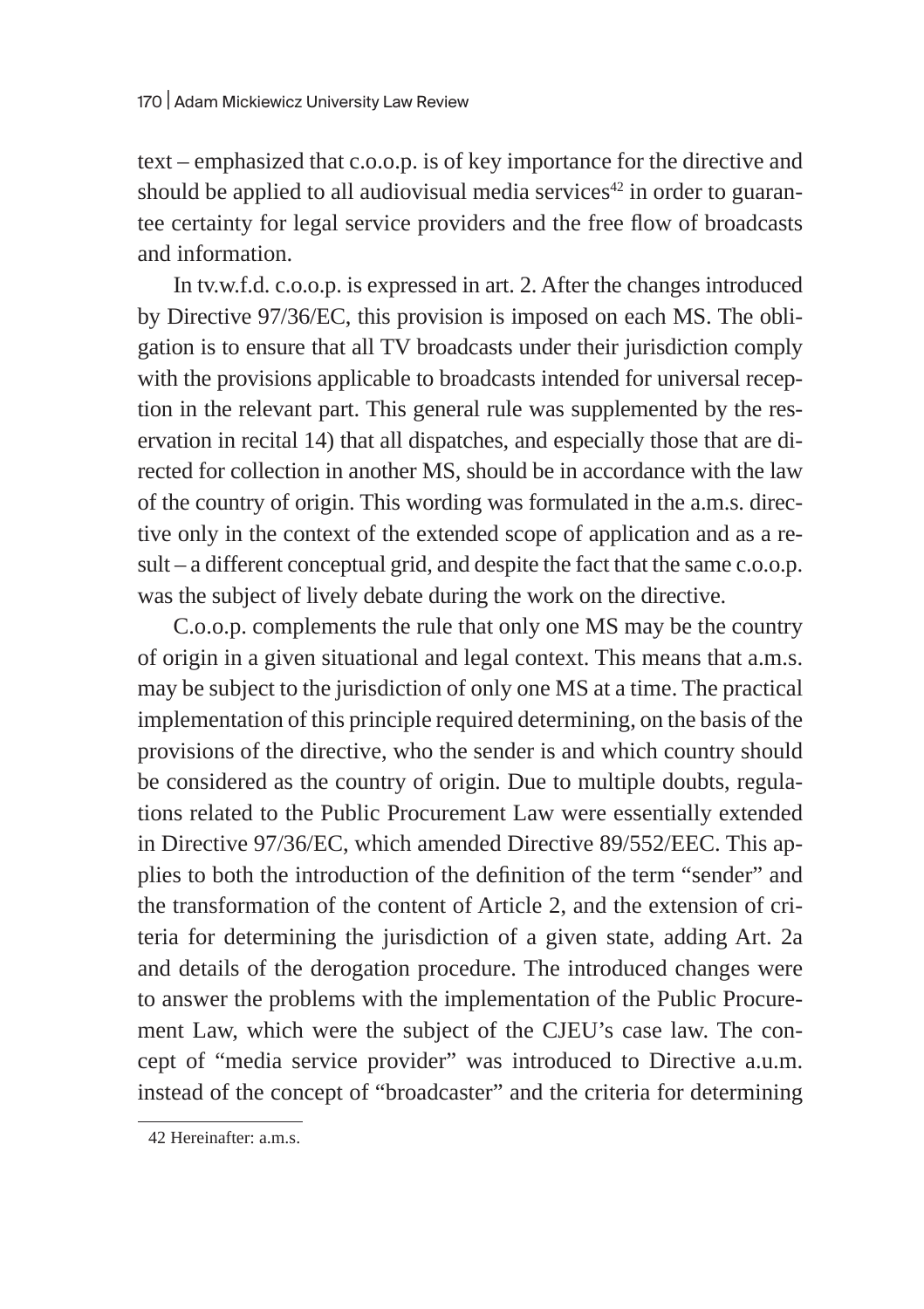the jurisdiction of the MSs were based, on the main criterion of the seat in the MS (establishment) – with changes regarding satellite broadcasts.

The obligation of to ensure legal compliance – including in particular the minimal standards set by the directive – correlates with their obligation to guarantee freedom of reception and the prohibition of restricting retransmission of a.m.s. originating from other MS from reasons that fall within the fields of coordination according to d.a.m.s.<sup>43</sup> Permitted exceptions to this general rule are regulated there separately for linear $44$ and non-linear<sup>45</sup> services. In art. 4 d.a.m.s., several significant changes were also made compared to tv.w.f.d. These provisions supplement the regulation on the application of the Public Procurement Law in situations apparently involving the circumvention of the law. The problem is then created when service providers make use of the option to choose their country of residence and, as a result, are subject to the jurisdiction of the country of their choice in accordance with d.a.m.s., but at the same time direct all or most of their services to the area of another MS. The Rules from art. 4 d.a.m.s. are intended to facilitate the resolution of such problems and specify the principles arising from the caselaw paving the van Binsbergen case in the context of a.u.m. As a general rule, HF they may impose on suppliers under their jurisdiction the obligation to comply with stricter or more specific rules subject to coordination – provided, of course, that these conditions comply with EU law. This provision expresses the idea of minimal harmonisation and establishing the possibility to create rules that go further but do not unreasonably restrict the treaty freedom to provide services. The regulation contained in art. 4 clause 2–5 d.a.m.s. only applies to broadcasters, so it only applies to the provision of TV instead of on-demand services. In d.h.e. there is no analogous regulation.

<sup>43</sup> Art. 3 d.a.m.s.

<sup>44</sup> Art. 3 ust. 2 d.a.m.s.

<sup>45</sup> Art. 3 ust. 4 d.a.m.s.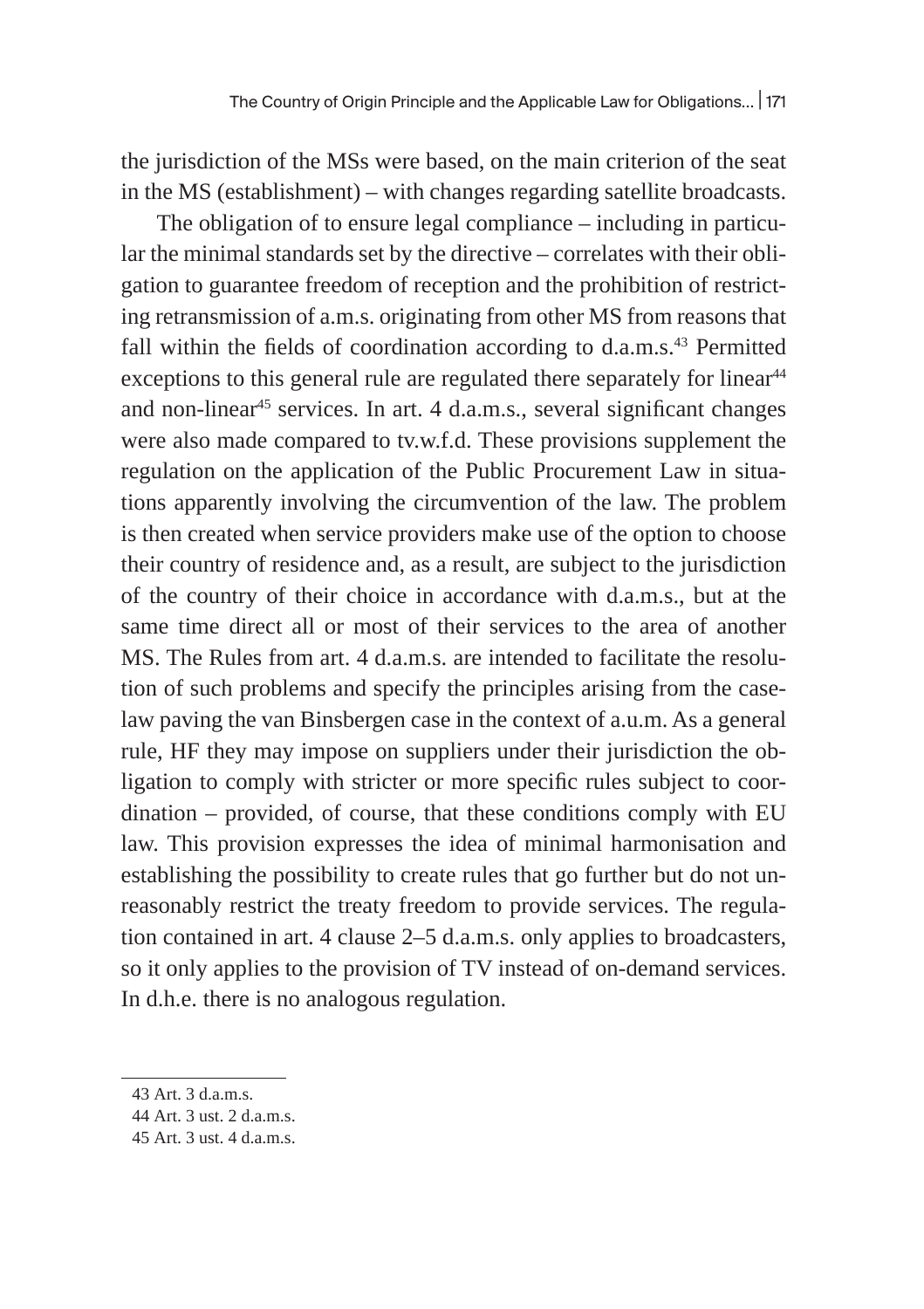The problem could arise, for example, if the service provider is based in one MS, but it offer all of its services only in the territory of another MS, which introduces stricter standards for MSs (e.g. for the protection of minors). In these types of situations, consider the following arguments. First of all: are the requirements met at the minimum level specified by the directive? Secondly, to the extent that the solutions adopted in relation to broadcasters result from an earlier jurisprudence, one may wonder whether excluding them from the scope of regulations on non-linear services would practically mean deliberate exclusion of applications resulting from the jurisprudence applied by analogy. Combined analysis of recitals 40)–42) of the preamble of d.a.m.s. leads to the conclusion that, in accordance with the general principle, the right of the enterprise to choose a registered office in the MS is allowed, where it doesn't offer its goods or services.<sup>46</sup> And in relation to broadcasters, the necessity of cooperation between the countries concerned and the need for a more effective procedure for controlling the measures applied by the country in whose area the service is directed is clearly indicated. However, the question of whether a given broadcast is wholly or mainly directed to the territory of another country is considered generally in the context not of broadcasters, but media service providers. However, there is no further reference to on-demand services. Thirdly, doubts arise in connection with the possibility of applying by analogy those provisions according to which the EC may declare such measures to be incompatible with EU law, which would result in their inability to apply. This solution is considered the most important in the context of the changes introduced by the directive. The view was expressed that in order to make decisions, the EC powers should be recognized in all cases of jurisdiction disputes, and not only in cases involving the circumvention of the law

<sup>46</sup> In this context, the following judgments were referred to in this preamble: C-56/96, VT4 Ltd v. Vlaamse Gemeenschap, Rec. 1997, pp. I-3143, par. 22; C-212/97, Centros P. Erhvevs-og Selskabsstyrelsen, Rec. 1999, I-1459; C-11/95, Commission v. Kingdom of Belgium, ECR 1996, pp. I-4115; C-14/96, Paul Denuit, Rec. 1997, pp. I-2785.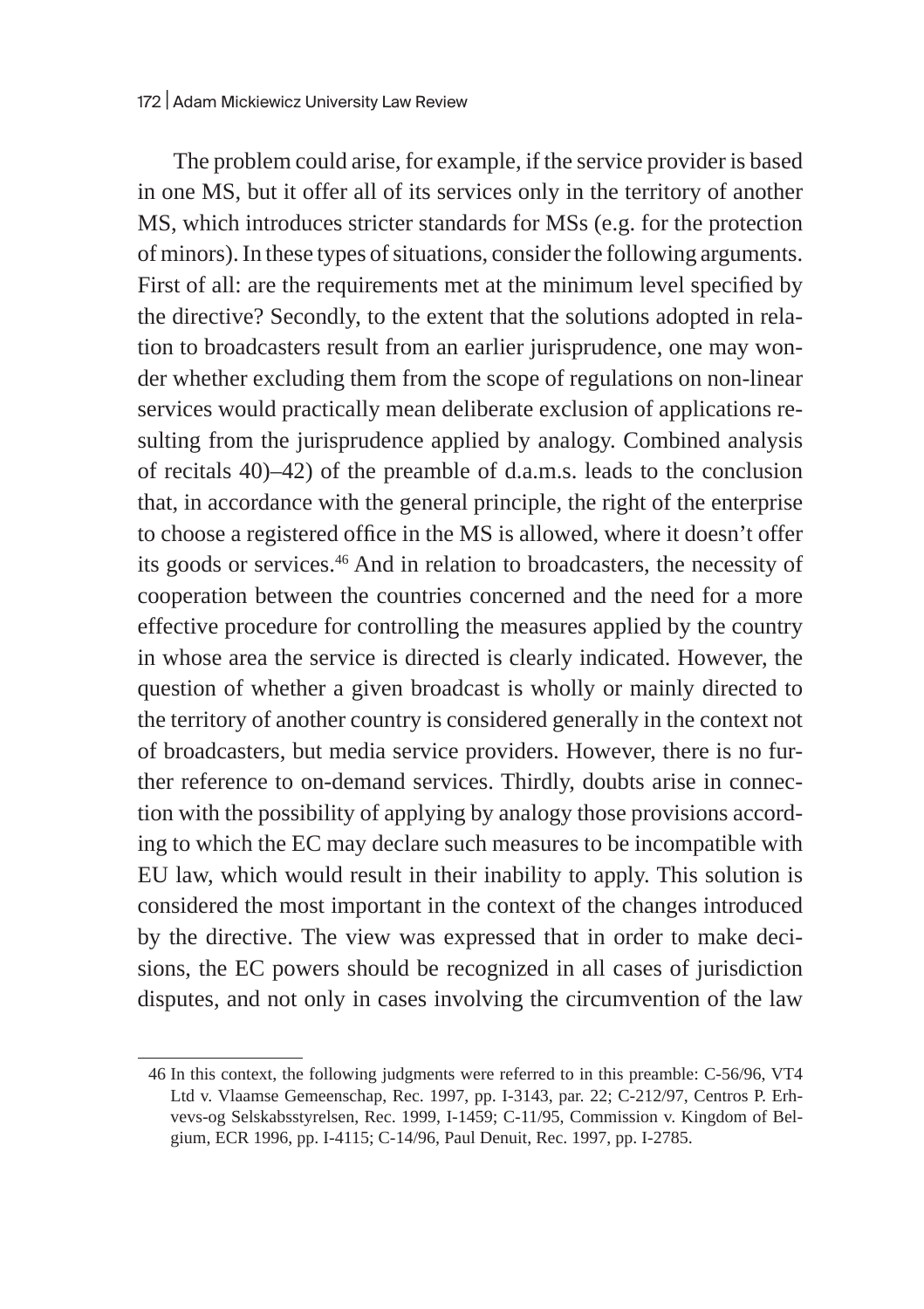of a given MS. Such a solution, although not explicitly provided for in d.a.m.s., turns out to be simply advisable from a practical point of view.

The draft submitted by the EC did not provide for changes to art. 4 clause 2. This means this procedure still applies to linear services. However, as regards art. 2, it is suggested that paragraph 5b should be introduced there, which would stipulate that in the event of an unresolved dispute between the Acts for whose jurisdiction a given case falls under, each of them may ask the EC for a decision, which in turn may then consult the European group of regulators of audiovisual media services. $47$ Such a provision may be a partial solution to the above problems.

### **C.O.O.P. in Light of D.E.C.48**

In the context of the c.o.o.p., interesting relationships between the provisions of the directives can be seen: d.a.m.s., tv.w.f.d. and d.e.c. The preamble of the latter states that the objectives of its provisions are similar to those of tv.w.f.d., which in turn found some "continuation" in d.a.m.s. That is why d.e.c. can be considered *lex generalis* in relation to d.a.m.s. The provisions of both these directives aim to "ensure a high level of regulation" and, as in the case of broadcasting activities, they strive to fully implement the objectives of the internal market for the information society.49 So in a sense, solutions from tv.w.f.d. have become a model also for solutions from d.e.c.

Article 3 clause 1 of d.e.c. imposes on the MS the obligation to ensure that the i.s.s. provided by a supplier established in the territory of a given country are in accordance with the law of that country and the regulations included in its coordinated field. The MS cannot – for reasons related to the scope of the coordinated field – restrict the free movement of civil and

<sup>47</sup> Article 1 3 of the draft directive amending directive 2010/13/EU.

<sup>48</sup> Directive 2000/31/EC of the EP and Council of 8.6.00 on certain legal aspects of the Act on civil law, in particular electronic commerce within the internal market (Directive on electronic commerce; OJ L 178, 17.7.00, pp. 1–16). Next: d.e.c.

<sup>49</sup> Recital 4) of the preamble.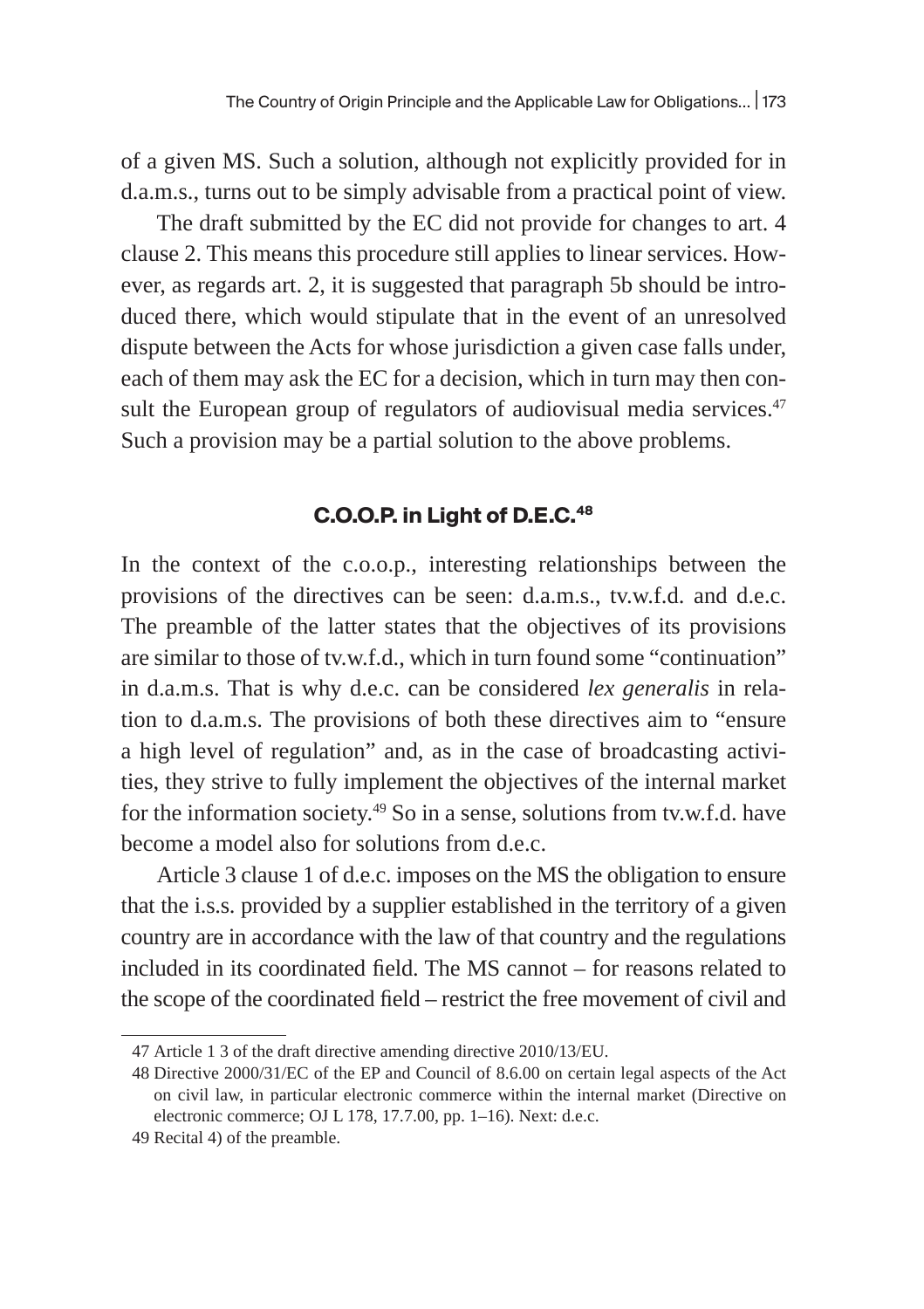legal entities from other MSs.<sup>50</sup> Unlike d.a.m.s., the term "jurisdiction" is not used, but the concept of the service provider's registered office is directly referred to.<sup>51</sup> The criteria that make it possible to determine the state controlling the service provider are also complementary in the preamble, and the provisions of the directive do not contain specific regulations analogous to d.a.m.s. in relation to broadcasters.

The key concept for determining the scope of application of the c.o.o.p. to i.s.s. is the concept of a coordinated field. According to the interpretation of the CJEU on eDate Advertising<sup>52</sup>, the mechanism established in mandates ensure that the service provider based in a given country complies with the substantive requirements in force in that country within the coordinated field. At the same time, the same mechanism, according to the same interpretation, prohibits host countries from restricting the free movement of services for reasons that fall within the coordinated field. The term "subject to coordination" is closely related to the concept of coordination adopted in d.e.c., and is defined in its Article 2 lit. h). Pursuant to this provision, the fields subject to coordination were defined in general terms as the requirements laid down in the legal systems of MSs, which apply to the Act on civil law or to entities providing them, irrespective of whether they are general or specific. In accordance with the explanations contained in art. 2 lit. i), the coordinated field includes provisions regarding both the setting up and pursuit of service activities. So they concern u.s.i. in a comprehensive manner, covering both the service provider and the service itself, including potentially all stages of its implementation. In fact, in order to answer the question of whether a particular regulation is covered by the concept of "coordination", it is necessary to analyze the exclusions provided for in d.e.c.

In this context, it suffices to mention art. 3 clause 3, where it is indicated that certain areas of the law were excluded, in accordance with the

<sup>50</sup> Art. 3 clause 2 d.e.c.

<sup>51</sup> Art. 2 lit. c d.a.m.s.

<sup>52</sup> Paragraphs 60 & 61 of the judgment in this case.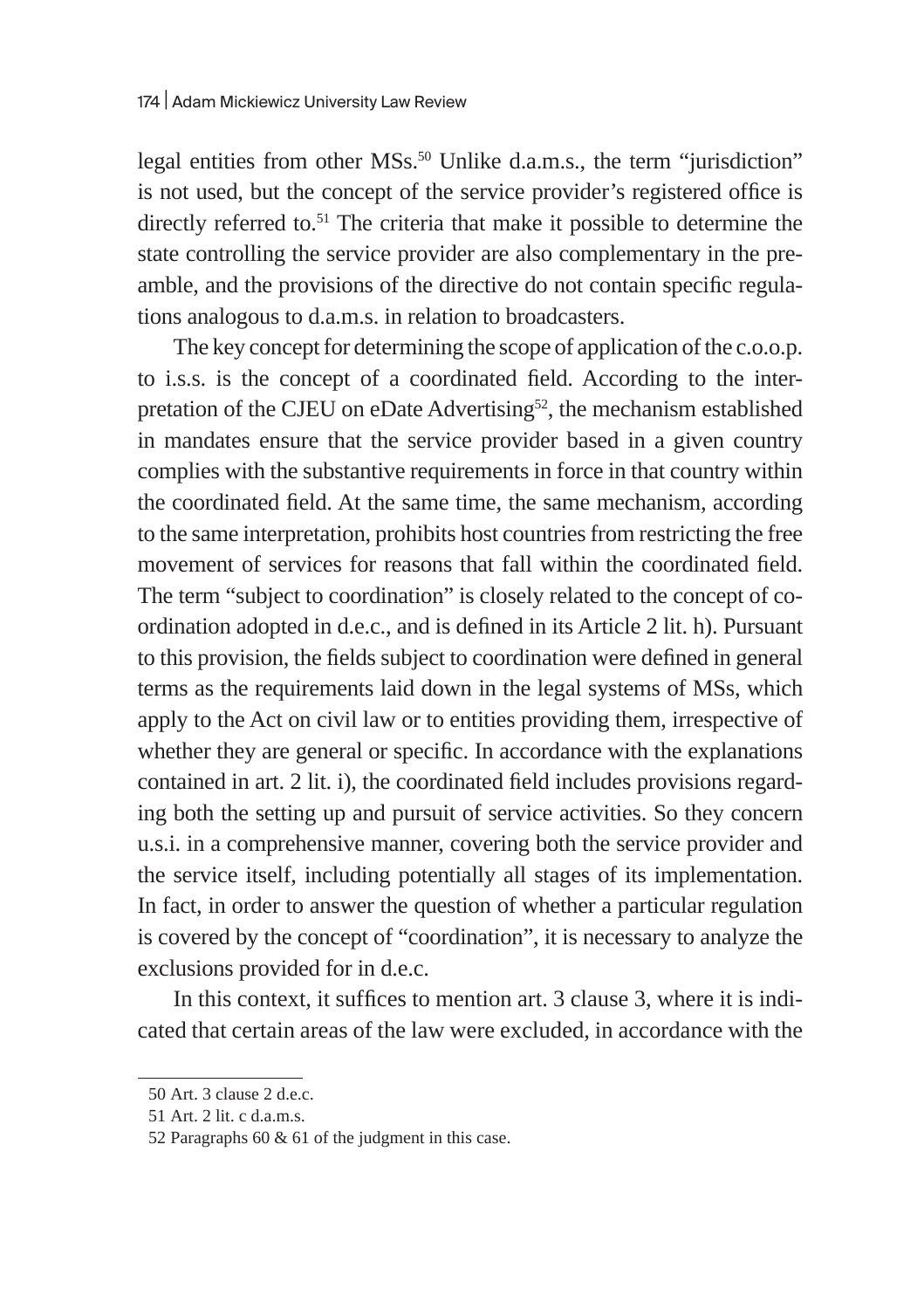annex to the directive. In turn, art. 3 clause 4 provides for the possibility of withdrawing from the Public Procurement Law in the enumerated cases of necessary protection: public order, public health, public safety and consumer protection. In these cases, when a given service violates or actually and seriously threatens to violate these goals, measures may be taken by c.o.o.p. only in relation to a specific service (therefore these exceptions are referred to as casu ad casum, or case by case) and in accordance with the principle of proportionality.53 The application of such measures is subject to the special procedure provided for in Article 3 clause 4 lit. b). This procedure requires that the country of establishment of the service provider be notified, and that the European Commission<sup>54</sup> be notified, before such steps are taken. In urgent cases, the obligation to notify may be fulfilled as soon as possible after the measures have been taken – together with the notification that this was the case. The EC has the competence to assess whether the measures taken comply with EU law. Based on notifications from the MS side, it was found the application of exceptions from art. 3 clause 4 rarely occurs in practice. In total, there were only 30 notifications in 10 years. In most of these cases, these measures were taken to protect consumers and none of them was officially declared by the EC to be incompatible<sup>55</sup> with EU law. The reasons for such a surprisingly low number of notifications are not fully known. The EC Communication drew attention to some statistics – including notifications under Regulation  $2006/2004^{56}$  – included in the Consumer Protection Network. These statistics concerned the failure by service providers to fulfill some of the obligations set out in d.a.m.s., where the decline in notifications pursuant to Art. 3 clause 4

<sup>53</sup> See e.g. the judgment of the CJEU on C-108/09, Ker-Optika v ÀNTSZ Dél-dunántúli Regionális Intézete, ECR 2010, pp. I-12213, par. 76.

<sup>54</sup> Hereinafter: EC.

<sup>55</sup> Commision Staff Working Document *Online Services, including e-commerce, in the Single Market*, p. 21.

<sup>56</sup> Regulation (EC) No. 2006/2004 of the EP and Council of 27.10.04 on cooperation between national authorities responsible for enforcing consumer protection legislation (Regulation on cooperation in consumer protection; OJ L 364 of 9.12.04, p. 1, as amended).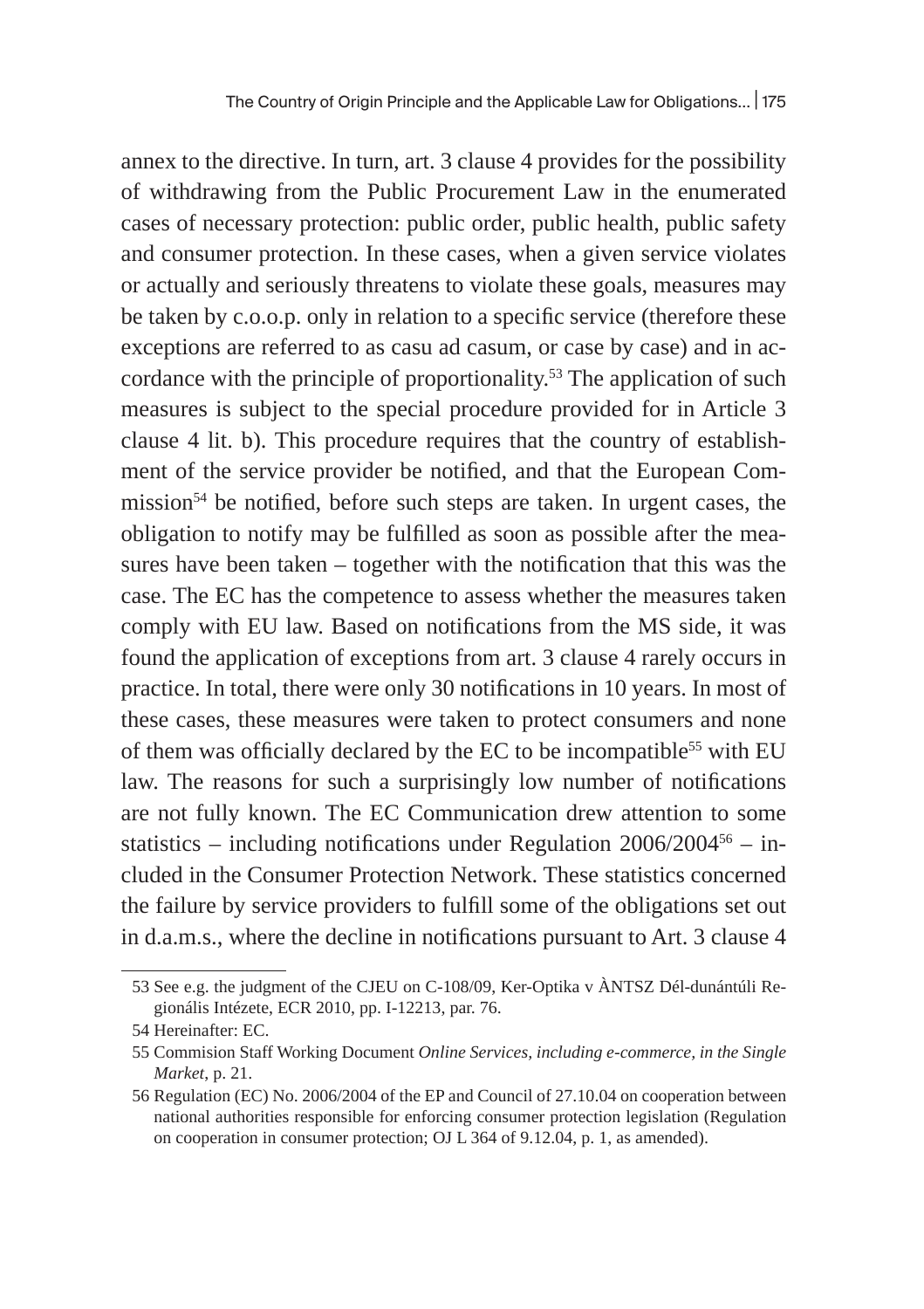lit. b) corresponds to the increase in notifications under the Regulation. This factor, however, is not considered to be a full and satisfactory explanation of such a low number of notifications.

# **Relationships Between the Provisions of D.A.M.S. and D.E.C. in the Context of A.M.S. on Demand**

The relationship between the two directives is laid down in Article 4 clause 8 d.a.m.s. The principle introduced there stipulates that d.e.c. is generally applicable unless d.a.m.s. provides otherwise, and in the event of a collision between them d.a.m.s. takes precedence. This principle has yet to be corrected by the fact that, from the scope of the subject d.e.c., TV broadcasting services which fall under the scope of Directive 89/552/EEC are expressly excluded. This rule in relation to the Public Procurement Law can be interpreted in such a way that in the fields covered by the coordination in d.a.m.s. and in the absence of a different provision, the provisions of this directive apply – also when exceptions to the c.o.o.p. are permissible. The case is different in terms of other requirements that are imposed on service providers and which fall within the term "coordinated field" in the spirit of art. 2 lit. h d.e.c. There – according to the judgment in the eDating Service case – the obligation of the UE member states is to ensure that the service provider does not stay subject to more stringent regulations than those in force in the substantive law of the country of its seat. All exceptions to this rule are permissible only in situations provided for in the art. 3 clause 4 directives.

In d.a.m.s., c.o.o.p. is to oblige MSs to guarantee the greatest possible freedom of reception and retransmission of a.m.s. from other EU member states. In the context of the definition of the term "supplier a.m.s." and the criteria for choosing the jurisdiction of a given MS, it can be seen that in d.a.m.s. these issues have been further detailed, in contrast to the general categories of d.h.e. The term "supplier a.m.s."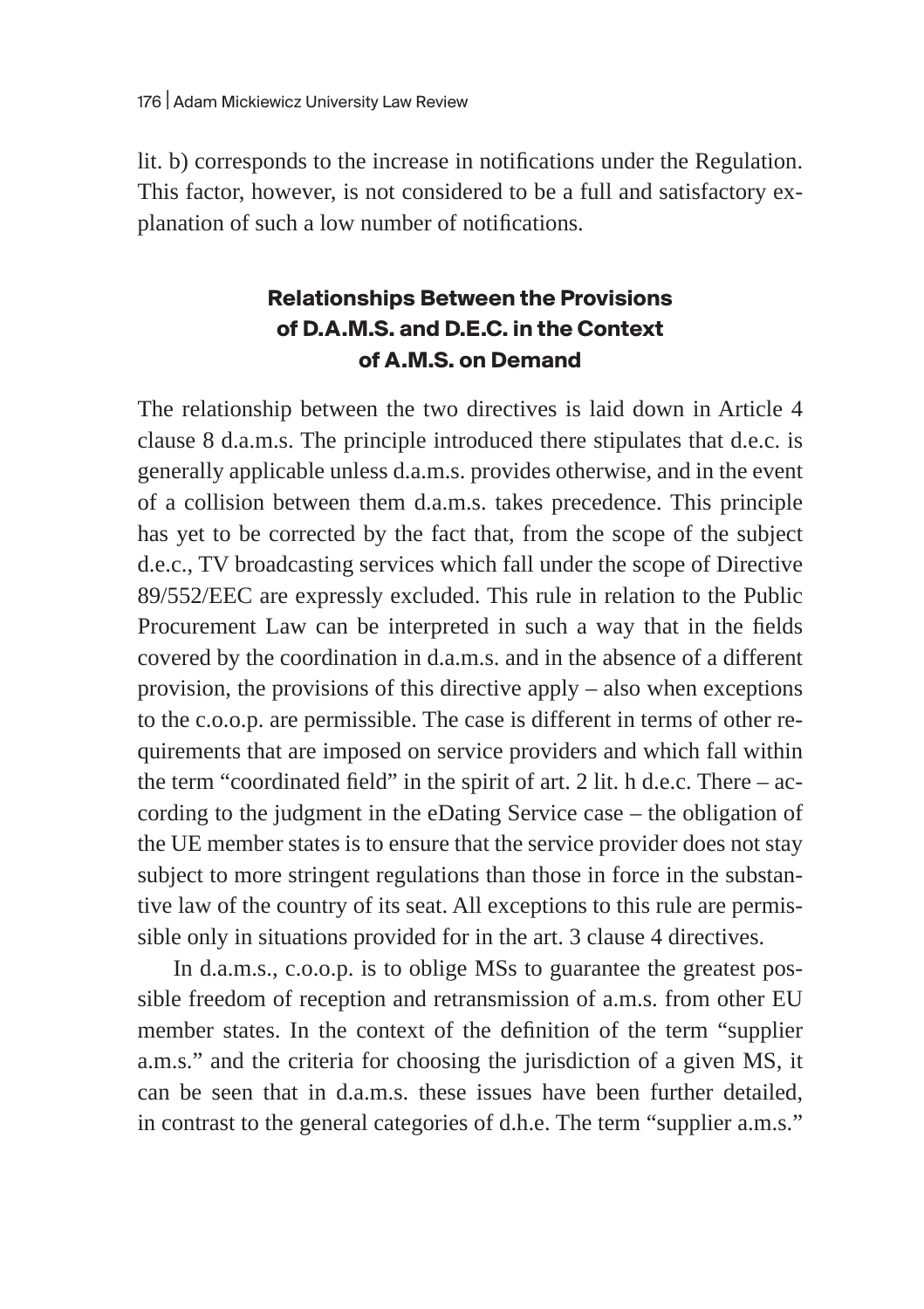was clarified primarily thanks to the criterion of editorial responsibility. This is intended to provide an answer to the question of who provides a specific media service on demand. One also has to agree with the diagnosis that the detailed directions contained in art. 2 clause 2 and 3 are used to precisely determine the seat of the service provider, while d.e.c. only provides guidance on determining the country of such residence. Therefore, the solutions of a.m.s. are much more detailed.

Uniform criteria for both linear and non-linear services have been adopted as to the determination of the service provider and the country of the relevant jurisdiction. It is significant that these criteria have not been changed in the context of the on-demand services referred to in art. 2 clause 4 d.a.u.m. Acceptable exceptions are regulated here. There is a great deal of talk about circumvention when it comes to TV broadcasting. In this discourse, certain solutions were developed, which, however, ultimately did not include on-demand services (see Article 4(2) of d.a.u.m.). The Reasons for not using the PP for non-linear services are the same as those included in d.h.e. The justification for this solution is not fully understood. It is also necessary to take into account the fact that the scope and actual effects of the application of d.a.u.m. they depend primarily on two factors: the field of coordinated fields and the scope of permissible exceptions. What's more, mutual relations between these two aspects of the PPP are extremely important. This means that the possibility of exceptions should be correlated with the scope of the coordinated domains. In favor of such a solution, there is a logical argument that if the principle of freedom of receipt of goods or flow of services is introduced in certain indicated areas, then it is necessary to consider in what types of situations there may be a need to introduce restrictions due to the protection of overriding interests. In the context of coordinated fields, a two-level scope of regulations was introduced – separate for linear and non-linear services. In practice, this means justification  $-$  at least to some extent  $-$  of the introduction of different exceptions for these two categories of media services. But do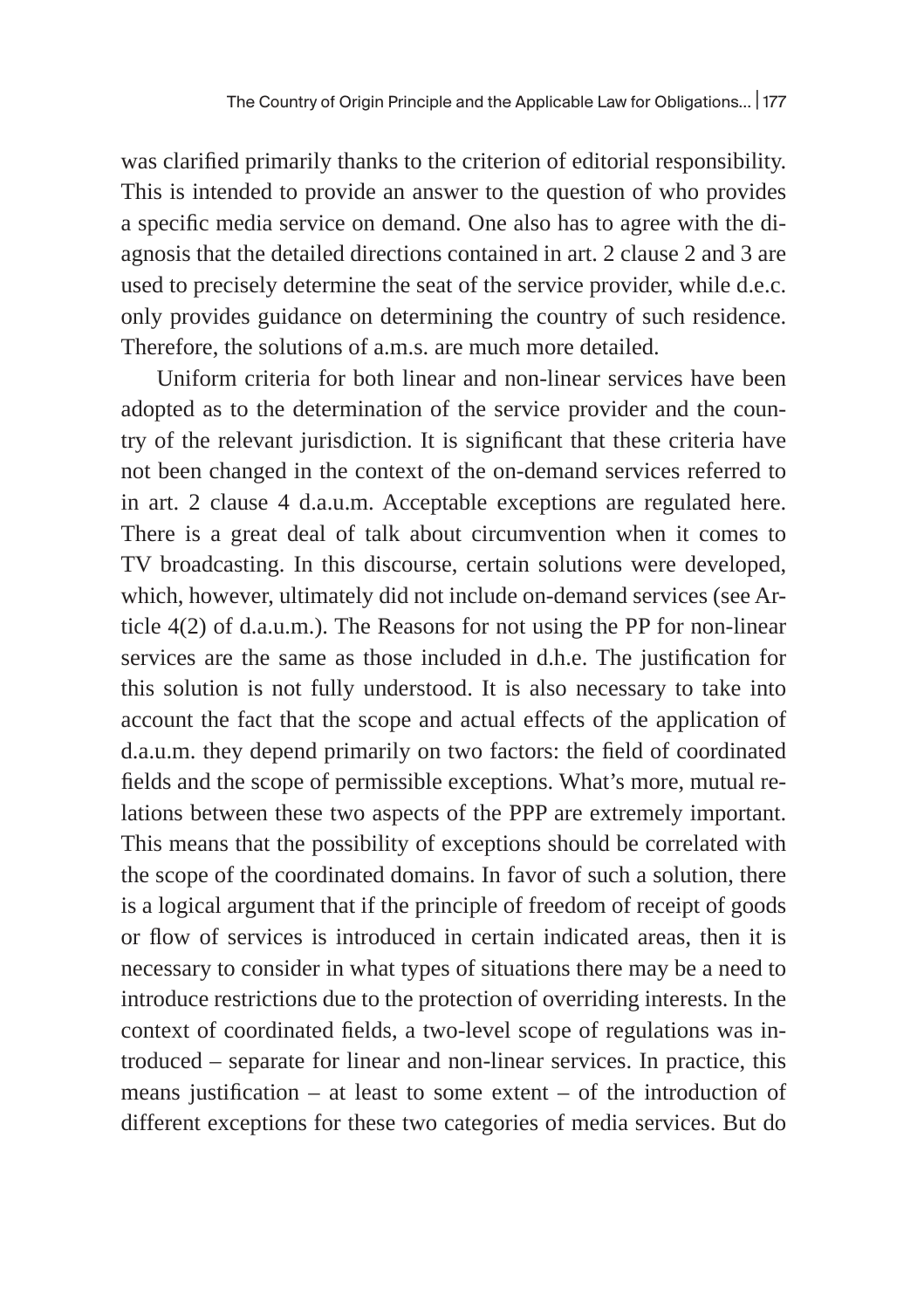these exceptions have to be identical to those provided in d.e.c.? On the one hand, another aspect of coordinated fields can be seen here. On the other hand, however, the adoption of exceptions from this last directive could only be dictated by the abovementioned relationship between this directive as a general law (*lex generalis*) and d.a.m.s. as a special law (*lex specialis*) in the field of non-linear services. In this respect, solutions from d.a.u.m. could be a supplement to the solutions from d.e.c., but at the same time remaining within the limits set in the latter.

However, such an argument is not entirely convincing, for the following reasons. First, in both directives on the c.o.o.p. are expressed slightly differently. D.a.m.s. insists on the unlimited nature of receiving and using audiovisual services on demand, while d.h.e. it is limited to imposing general restrictions on the provision of services. Secondly, it seems that the legal structure introduced here is based on technological criteria, and non-linear services are regulated in accordance with the model provided for all laws and regulations. The characterization of these services as consisting in the provision of audiovisual broadcasts, as well as the scope of coordinated fields, which is different in both these Directives, can be attributed to the background. Meanwhile, the basics for introducing restrictions should be introduced with analogy to the regulations on the distribution of TV instead of the broadly defined law.

Another extremely important issue in the relationship between the two directives is the legal framework for the potential requirement to obtain authorization to operate a given type. Article 4 1 d.e.c. requires MSs to ensure that undertaking and conducting activity in the scope of providing us with goods and services do not require authorization or measures with a similar effect. Recital 19) in the preamble to d.a.m.s., on the other hand, expresses the assumption that this directive does not affect the liability of and their bodies in the field of organizational activities, including licensing systems and administrative permits. On the other hand, recital 20 of this preamble indicates that no provision of the direc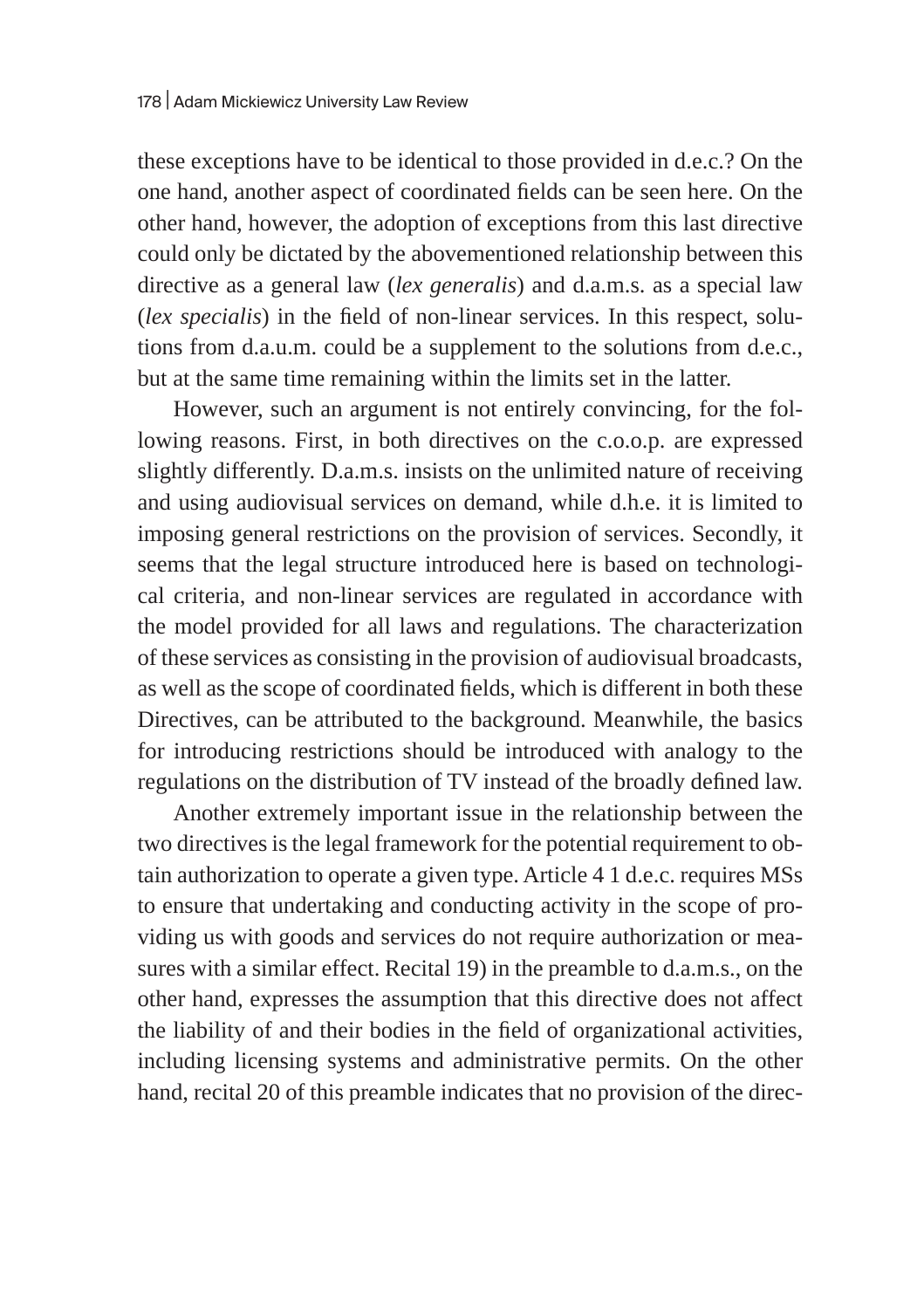tive should oblige or encourage MSs to introduce new concession systems and administrative approvals in relation to a.m.s. in any category.

The formulation of the provisions of both directives reveals some incompatibilities between them. It can be concluded here that d.a.m.s. allows the introduction of, for example, a system of authorizations for the provision of non-linear audiovisual services, which is definitely incompatible with Article 4 clause 1 of d.e.c. However, it can be argued these issues are outside the scope of the subject of d.a.m.s., and the indicated recitals cannot be treated as provisions that would establish exceptions to the general rule expressed in art. 4 clause 1 d.e.c. Due to the relationship between the provisions of both Directives, there is a fundamental difference in the authorization system for the provision of linear and non-linear services. Potential further doubts should be resolved in the light of art. 11 par. 2 of the EU Charter of Fundamental Rights<sup>57</sup>, whose provision expresses the principle of respect for the freedom of the media and the acquis in the field of the application of freedom of expression and the admissibility of exceptions thereto.

# **The Country of Origin Principle and the Applicable Law for Obligations Related to the Benefit of Information Society Services – the Abstract**

The article deals with the issue of the titular country of origin principle as one of the crucial institutions of the legal system of the European Union – in this case within the context of information society services, especially of audiovisual media services (also on demand). The principle in question is one of the basic rules which constitute the fundaments for the economic system of the European Union – especially where the context of its internal market is concerned. The article considers the genesis, history and evolution of this principle in order to give a generalized comprehension of why it is currently shaped and programmed to func-

<sup>57</sup> Official Journal of the European Union, *C 326*, 26 October 2012.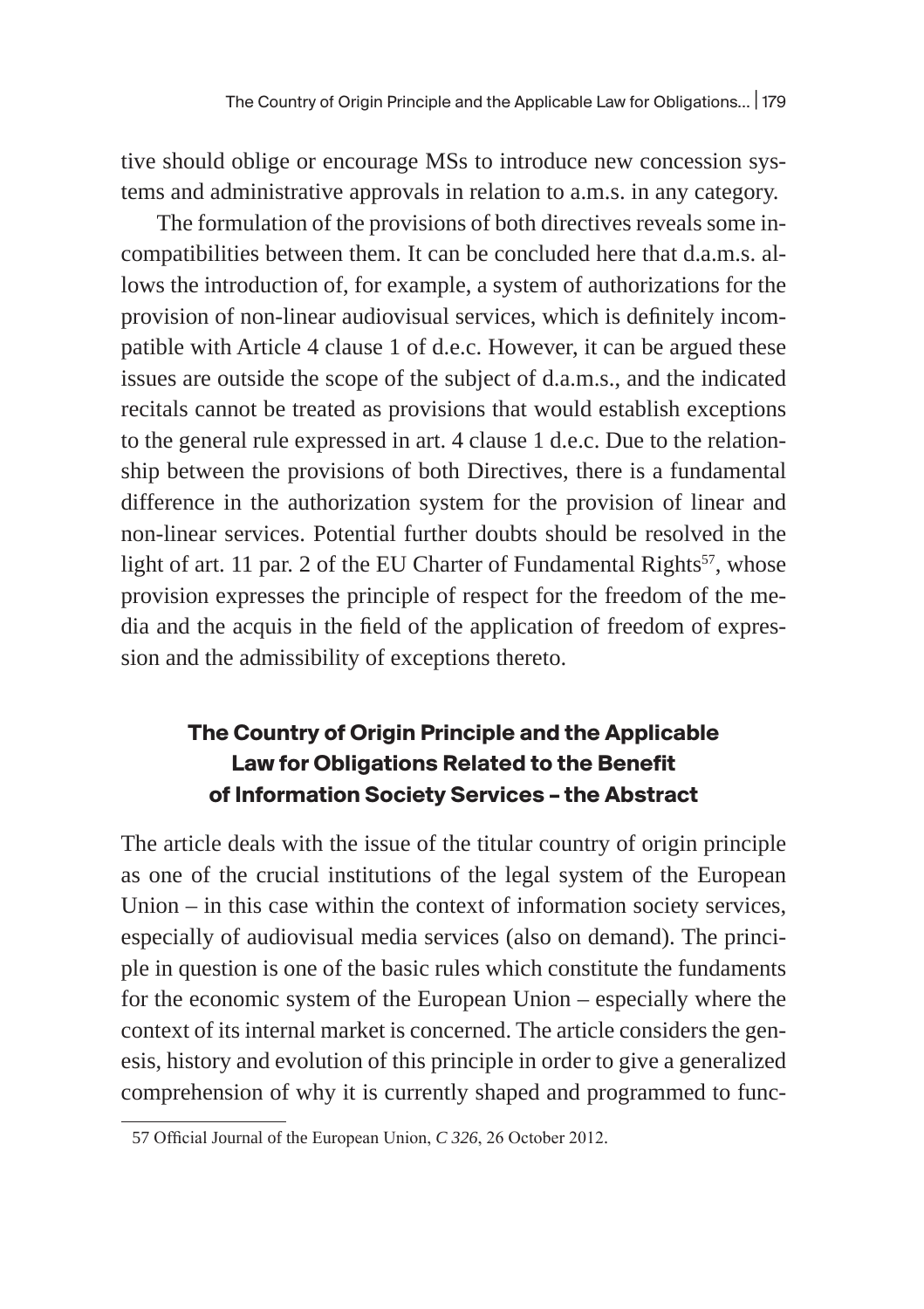tion in such a way and not otherwise. The main points of references here are of course various acts of European Union law. Of this material, the most important acts of law are:

- Directive 2000 / 31 from 8th June 2000 on some legal aspects of the Act on commercial partnerships, in particular electronic commerce (Journal of Laws L 178, 17th July 2000, colloquially: directive on electronic commerce);
- Directive of the Council of 3rd October 1989 on the coordination of certain laws, regulations and administrative provisions of the Member States regarding the pursuit of television broadcasting activities (colloquially: Television without Frontiers Directive, 89 / 552 / EC, OJ U. OJ L. 89.298.23, amended by the EP and Council Directive of 30th June 1997 [97 / 36 / EC], OJ L.1997.202.60, which significantly expanded the provisions relating to the principle in question);
- Directive 98 / 34 / EC of the EP and Council of 22nd July 1998 laying down procedures for the provision of information in the field of technical standards and regulations (OJ EC L 204 of 21.7.98) as amended by Directive 98 / 48 / EC of the EP and Council of 20th July 1998. (OJ EC L 217 of 25.8.98);
- Directive 2010 / 13 / EU of the EP and Council of 10th March 2010 on the coordination of certain laws, regulations and administrative issues regarding the provision of audiovisual media services (OJ L 95, 15th April 2010, pp. 1–24, colloquially: Directive on audiovisual media services);
- Consolidated version of the Treaty on the functioning of the European Union (Official Journal of the European Union, C 326/49)
- Regulation (EC) No. 2006 / 2004 of the EP and Council of 27th November 2004 on cooperation between national authorities responsible for enforcing consumer protection legislation (OJ L 364 of 9th December 2004, p. 1, as amended; colloquially: Regulation on cooperation in consumer protection);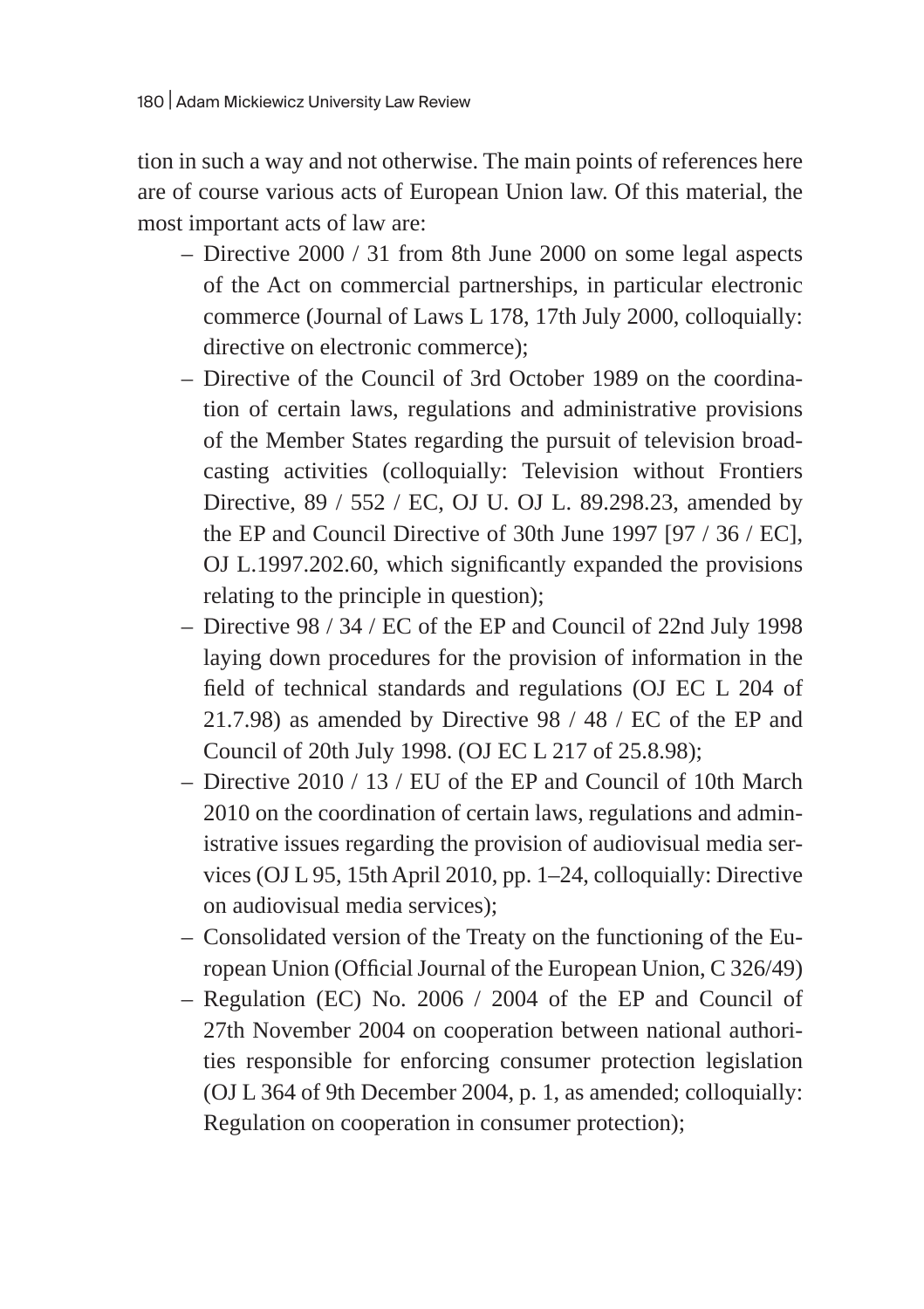- Directive 2007 / 65 / EC of the EP and Council of 11th December 2007. amending Council Directive 89 / 552 / EEC concerning the coordination of certain laws, regulations and admin. issues regarding the performance of television broadcasting activities (Journal of Laws UE L from 18th December 2007, 332 / 27);
- and last but not least EU Charter of Fundamental Rights (Journal of Laws of C 326 from 26th November 2012, pp. 391–407).

#### **References**

- Cachard O., *La régulation internationale du marché électronique*, L.G.D.J, 2002.
- Commision Staff Working Document *Online Services, including e-commerce, in the Single Market*.
- Dethloff N., *Europäisches Kollisionsrecht des unlauteren Wettbewerbs*, "Juristenzeitung" 2000.
- Drijber B.J., *The Revised Television Without Frontiers Directive: Is it Fit for the Next Century?*, "Common Market Law Review" 1999.
- Fabjańska M., Świerczyński M., *Ujednolicenie norm kolizyjnych dotyczących zobowiązań pozaumownych*, KPP 2004, no. 3.
- Fallon M., Meeusen J., *Le commerce électronique, la directive 2000/31/ CE et le droit international privé*, *"*Revue Critique De Droit International Privé" 2002.
- Fuchs B., *Statut kontraktowy a przepisy wymuszające swoje zastosowanie*, Katowice 2003.
- Huet J., *Le droit applicable dans les réseaux numériques*, Colloquium at the National Assembly 19–20 Nov 2001, *Internet Law: European And International Approaches. The Implementation Of Internet Laws. How To Resolve Cross-Border Disputes?*
- Jones C.A., *Television Without Frontiers*, "Yearbook of European Law" 2000, no. 19.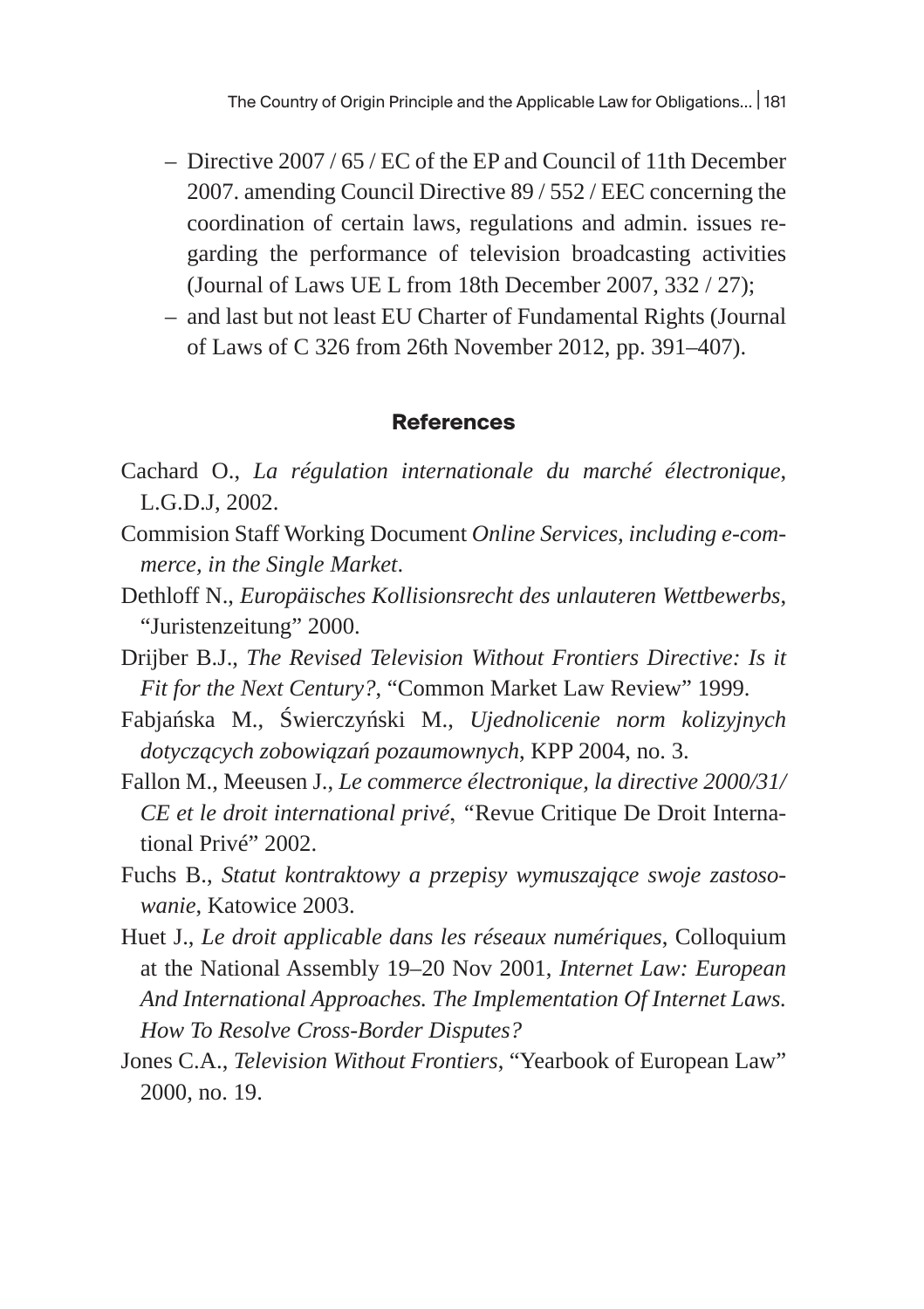- Klyta W., *Łącznik siedziby w niemieckim międzynarodowym prawie spółek*, KPP 1998, no. 2.
- Kot D., *Dyrektywa Unii Europejskiej o handlu elektronicznym i jej implikacje dla prawa cywilnego*, KPP 2001, no. 1.
- Kot D., *Podejmowanie i prowadzenie działalności gospodarczej w Internecie*, in: *Handel elektroniczny. Problemy prawne*, eds J. Barta, R. Markiewicz, Kraków 2004.

Łętowska E., *Europejskie prawo umów konsumenckich*, Warszawa 2004.

- Marino D., Fontana D., *European Parlament and Council Directive on Electronic Commerce*, CTLR 2000.
- Moerel L., *The Country-of-Origin Principle in the E-Commerce Directive: The Expected "One Stop Shop"?*, in: *Computer Technology Law Report*, 2001.
- Świerczyński M., *Zasada państwa pochodzenia a prawo właściwe dla zobowiązań związanych ze świadczeniem usług społeczeństwa informacyjnego*, "E-Biuletyn" 2005, no. 1.
- Thünken A., *Multi-State Advertising Over The Internet and the Private International Law of Unfair Competition*, vol. 51, issue 4.
- Wilderspin M., Lewis X., *Les relations entre le droit communautaire et les règles de conflits de lois des États membres*, RCDIP 2002.

### **SUMMARY**

## **The Country of Origin Principle and the Applicable Law for Obligations Related to the Benefit of Information Society Services**

The article takes all of the abovementioned legacy of European Union Law into consideration while analysing them in depth through the prism of the principle in question and via careful comparisons of each of them as well. Particular attention is paid to the following issues, namely: the legal nature of the principle in question, its treaty sources, its scope of application,